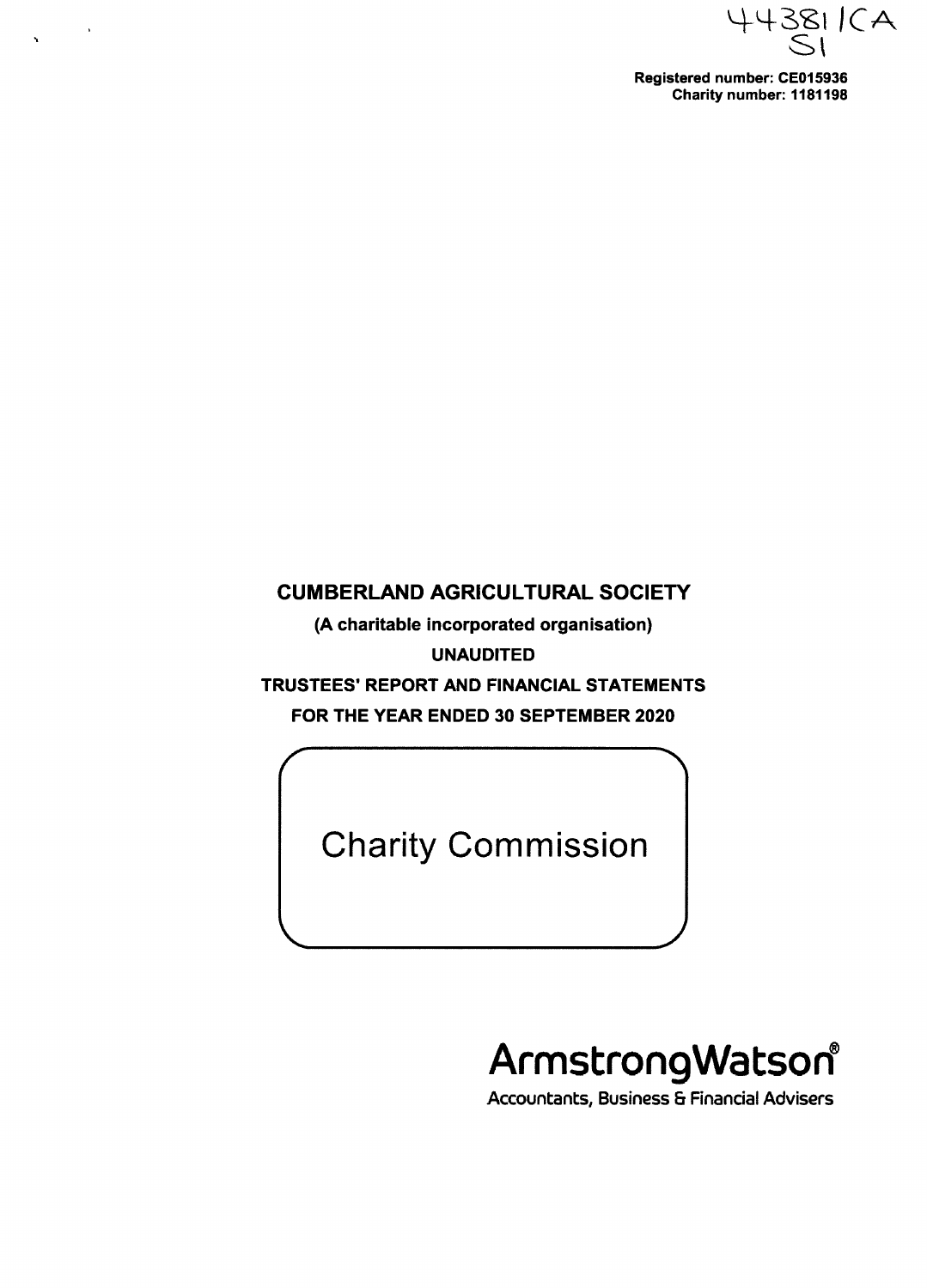## **CUMBERLAND AGRICULTURAL SOCIETY (A charitable incorporated organisation)**

*I*

## **CONTENTS**

|                                                                                | Page     |
|--------------------------------------------------------------------------------|----------|
| Reference and administrative details of the Charity, its Trustees and advisers |          |
| <b>Trustees' report</b>                                                        | $2 - 4$  |
| <b>Statement of financial activities</b>                                       | 5        |
| <b>Balance sheet</b>                                                           | $6 - 7$  |
| Notes to the financial statements                                              | $8 - 21$ |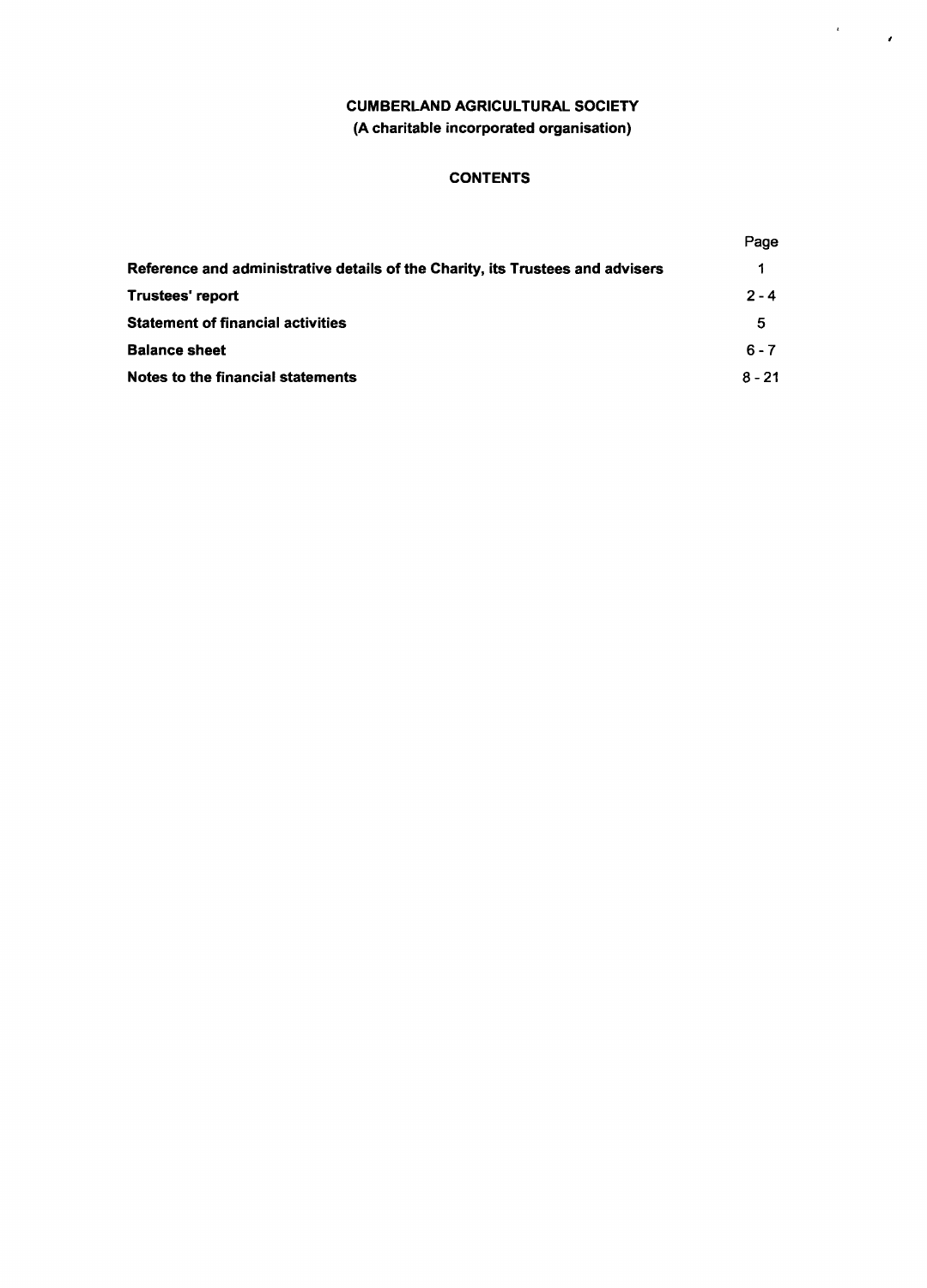#### **(A charitable incorporated organisation)**

## **REFERENCE AND ADMINISTRATIVE DETAILS OF THE CHARITY, ITS TRUSTEES AND ADVISERS FOR THE YEAR ENDED 30 SEPTEMBER 2020**

| <b>Trustees</b>                             | Mr B Davidson, Trustee<br>Mrs G L Potts, Trustee<br>Mr J Wharton, Chair                                                                            |
|---------------------------------------------|----------------------------------------------------------------------------------------------------------------------------------------------------|
| <b>Companies House</b><br>registered number | CE015936                                                                                                                                           |
| <b>Charity registered</b><br>number         | 1181198                                                                                                                                            |
| <b>Registered office</b>                    | Dalmar House<br><b>Barras Lane Estate</b><br>Carlisle<br>Cumbria<br>CA5 7NY                                                                        |
| <b>Accountants</b>                          | Armstrong Watson Audit Limite<br><b>Chartered Accountants</b><br><b>Bute House</b><br>Montgomery Way<br>Rosehill<br>Carlisle<br>Cumbria<br>CA1 2RW |
| <b>Bankers</b>                              | <b>HSBC</b><br>PO Box 5<br>29 English Street<br>Carlisle<br>Cumbria<br>CA3 8JW                                                                     |

 $\frac{1}{\sqrt{2\pi}}\left(\frac{1}{\sqrt{2\pi}}\right)^{1/2}\frac{1}{\sqrt{2\pi}}\left(\frac{1}{\sqrt{2\pi}}\right)^{1/2}$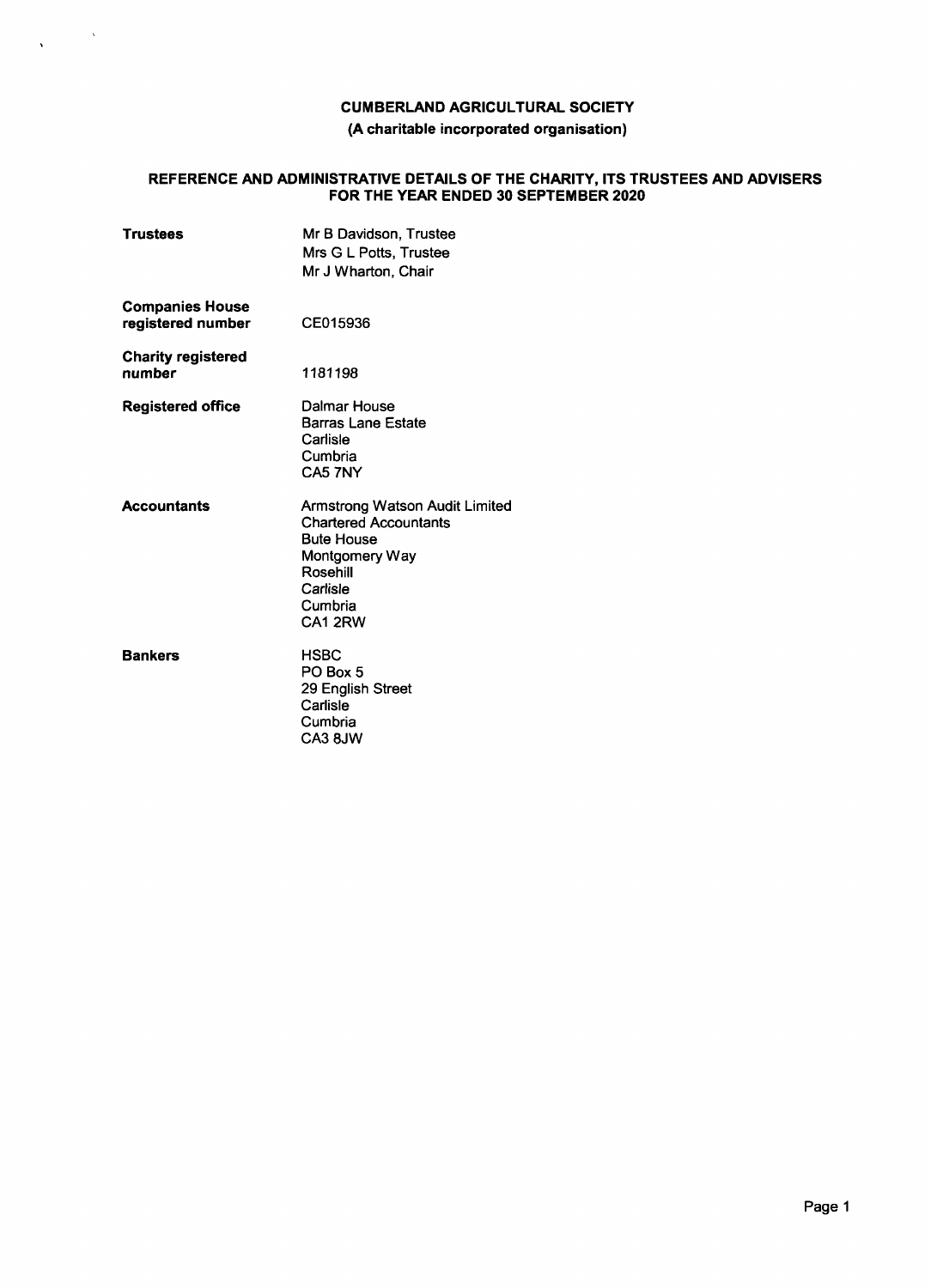**(A charitable incorporated organisation)**

## **TRUSTEES' REPORT FOR THE YEAR ENDED 30 SEPTEMBER 2020**

The Trustees present their annual report together with the financial statements of the Charity for the year 1 October 2019 to 30 September 2020. The Trustees confirm that the Annual report and financial statements of the charitable company comply with the current statutory requirements, the requirements of the charitable company's governing document and the provisions of the Statement of Recommended Practice (SORP) applicable to charities preparing their accounts in accordance with the Financial Reporting Standard applicable in the UK and Republic of Ireland (FRS102) (effective 1 January 2019).

The Charity also trades under the name Cumberland Show.

#### **Objectives and activities**

#### **a. Policies and objectives**

The main objective of the Charity is to promote the advancement of agriculture for the public benefit by:

1) Encouraging improvements in the breeding of stock, the management of land and in the general promotion of agriculture.

2) Organising and presenting the annual Cumberland Agricultural Show.

In setting objectives and planning for activities, the Trustees have given due consideration to general guidance published by the Charity Commission relating to public benefit, including the guidance 'Public benefit: running a charity (P82)'.

## **Achievements and performance**

#### **a. Main achievements of the Charity**

The Cumberland Agricultural Society's objective is to promote agriculture and hold the annual Cumberland Show.

The Society was actively organising and promoting its 2020 Show from October 2019 to March 2020. Communicating it's plans and activities to various supporters from traders, sponsors to competitors and visitors.

With the onset of the COVID−19 pandemic however this was regrettably halted and the Show had to be cancelled. As an alternative we did hold a social media competition for our supporters to keep interest. Throughout the rest of 2020 and into 2021 the Committee worked hard to look to hold a Show in 2021, but with the continuing restrictions it has currently been postponed.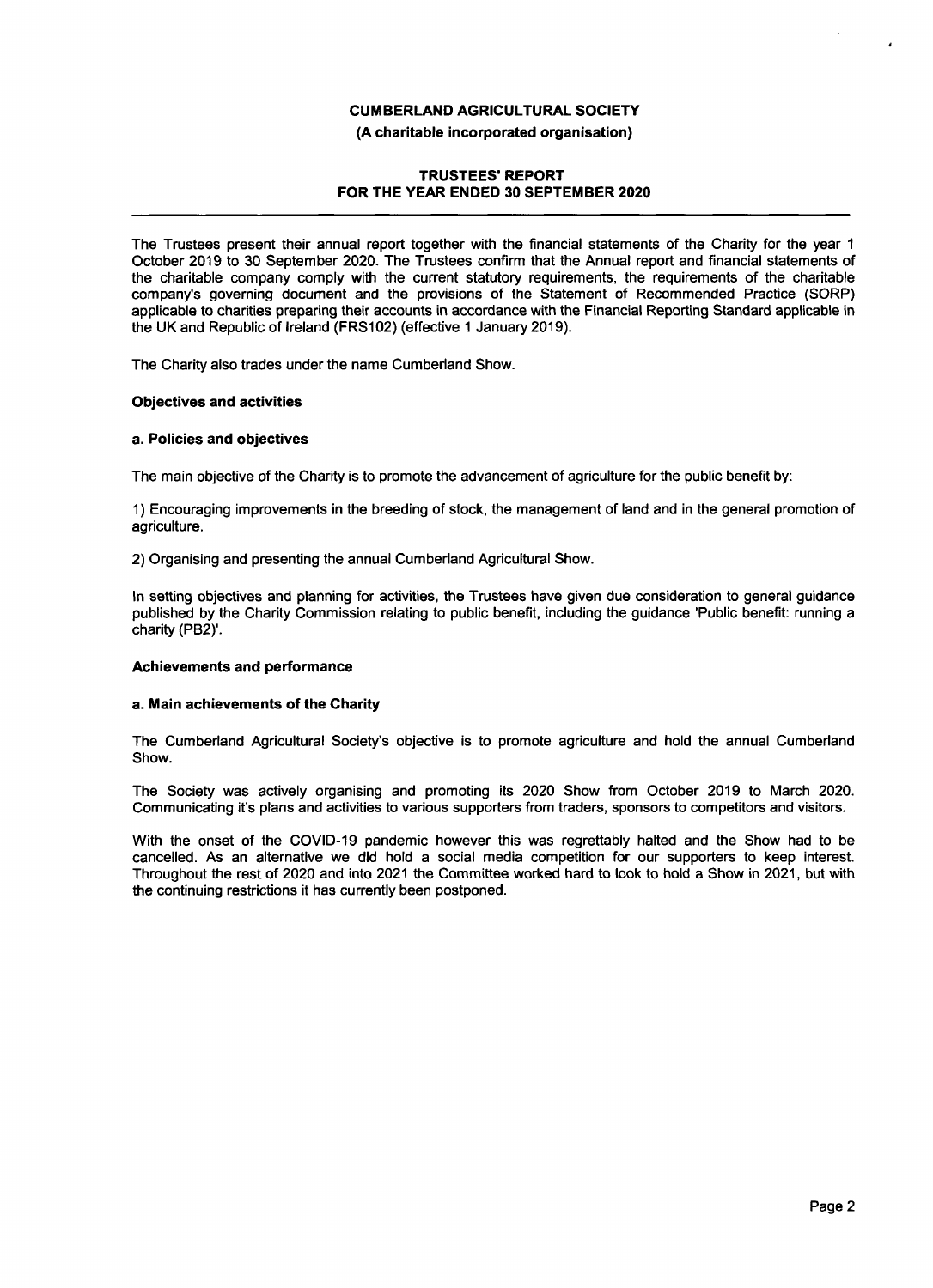**(A charitable incorporated organisation)**

## **TRUSTEES REPORT (CONTINUED) FOR THE YEAR ENDED 30 SEPTEMBER 2020**

**Financial review**

#### **a. Going concern**

It has been a challenging time for the Society and the Trustees continue to closely monitor the situation, but with the continuation of COVID−19 restrictions the Trustees had no choice but to postpone the 2021 Cumberland Show. The Trustees are delighted to hold an alternative equine event on 12 June 2021.

After making appropriate enquiries, the Trustees have a reasonable expectation that the Charity has adequate resources to continue in operational existence for the foreseeable future. The Trustees have considered the consequences of COVID−19 and other events and conditions, and have determined that they do not create a material uncertainty that casts significant doubt upon the entity's ability to continue as a going concern. For this reason, they continue to adopt the going concern basis in preparing the financial statements. Further details regarding the adoption of the going concern basis can be found in the accounting policies.

#### **b. Reserves policy**

The Charity's reserves are continually monitored by the Trustees to ensure they are adequate for the Charity's needs. The Charity holds reserves to ensure future expense obligations can be met when they fall due, regardless of future unknown income levels.

Cash at bank at 30 September 2020 was £103k, with £85k in general unrestricted funds. The main financial risk could result from the pandemics impact on holding the Cumberland Show in future years. The combination of potential increased costs due to heightened regulations for example and the risk of reduced income due to a possible decline in interest or ability for our various supporters to attend or sponsor the Show.

The funds are held to cover the holding of a further annual Show and keep the Society running, in the event of a loss of income and to meet any unforeseen expenditure that may occur.

#### **c. Commentary on the financial results**

Due to the Covid−19 pandemic and in turn the necessity to cancel the 2020 Cumberland Show, the Society's funds have significantly varied from the norm this year. Income has come from Government furlough grants related to the pandemic, and donations. The other source of income came from some Show supporters (traders and sponsors) in the first half of the accounting year. These funds, because the Show was cancelled, have however not yet shown value and this will need to be given in the future. In a normal year, the only income is from holding the Cumberland Show (trade stands, sponsorship, competition entries, ticket sales), and this is used to cover the costs of putting on the event, as well as the Society's yearly running costs. There was some expenditure in the first half of the year for the Shows organisation, before it was forced to cancel in March 2020, thereafter costs were only designated to the Society's operational expenses.

## **Structure, governance and management**

#### **a. Constitution**

Cumberland Agricultural Society is registered as a charitable incorporated organisation and was set up by a Constitution.

#### **b. Methods of appointment or election of Trustees**

The management of the Charity is the responsibility of the Trustees who are elected and co−opted under the terms of the Constitution.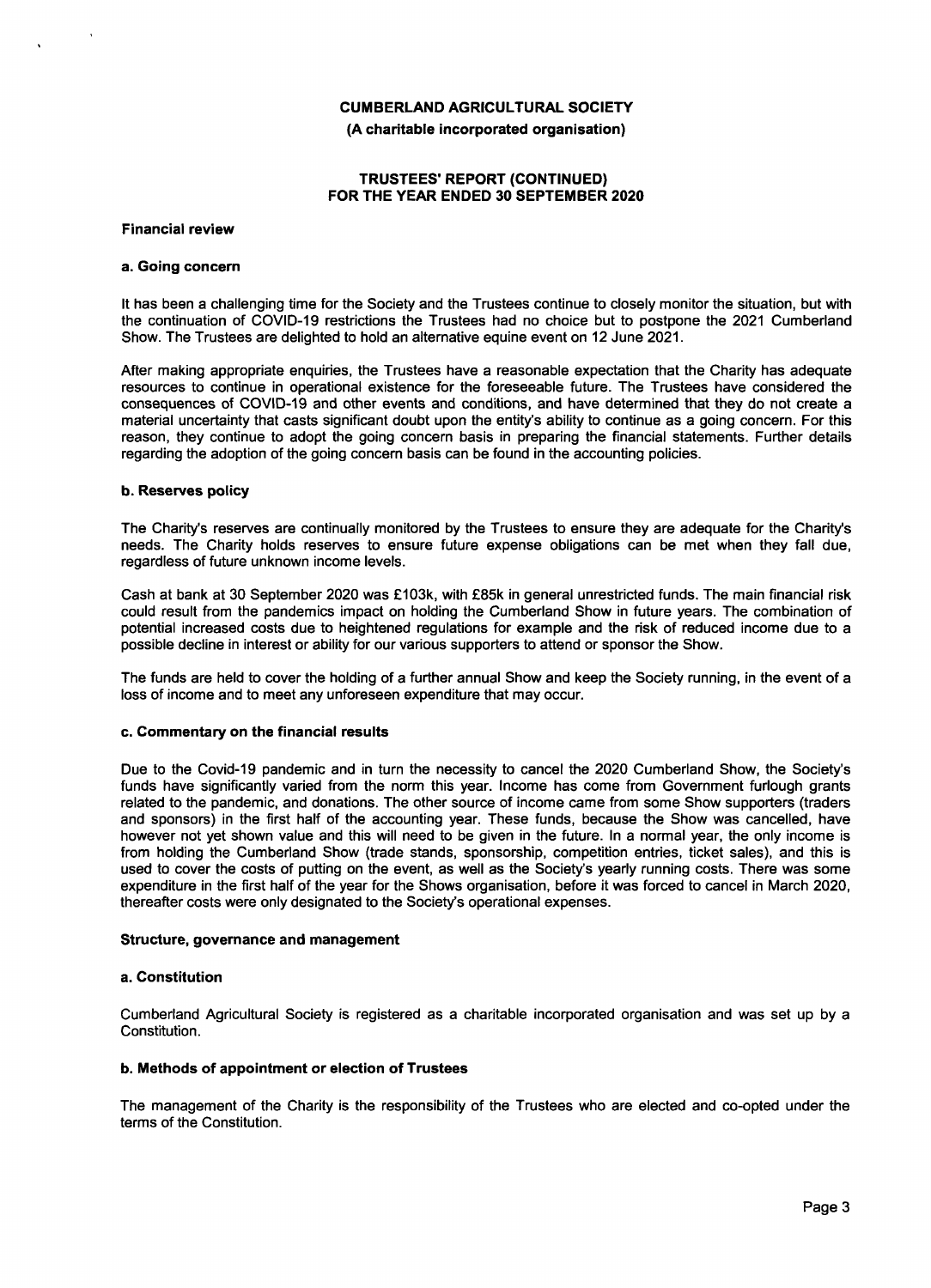#### **(A charitable incorporated organisation)**

## **TRUSTEES' REPORT (CONTINUED) FOR THE YEAR ENDED 30 SEPTEMBER 2020**

#### **Statement of Trustees' responsibilities**

The Trustees are responsible for preparing the Trustees' report and the financial statements in accordance with applicable law and United Kingdom Accounting Standards (United Kingdom Generally Accepted Accounting Practice).

Current law requires the Trustees to prepare financial statements for each financial Under current law, the . Trustees must not approve the financial statements unless they are satisfied that they give a true and fair view of the state of affairs of the Charity and of its incoming resources and application of resources, including its income and expenditure, for that period. In preparing these financial statements, the Trustees are required to:

- select suitable accounting policies and then apply them consistently;
- observe the methods and principles of the Charities SORP (FRS 102);
- make judgments and accounting estimates that are reasonable and prudent;
- state whether applicable UK Accounting Standards (FRS 102) have been followed, subject to any material departures disclosed and explained in the financial statements;
- prepare the financial statements on the going concern basis unless it is inappropriate to presume that the Charity will continue in business.

The Trustees are responsible for keeping adequate accounting records that are sufficient to show and explain the Charity's transactions and disclose with reasonable accuracy at any time the financial position of the Charity and enable them to ensure that the financial statements comply with relevant legislation. They are also responsible for safeguarding the assets of the Charity and hence for taking reasonable steps for the prevention and detection of fraud and other irregularities.

Approved  $\mathbf{y}$  order  $\mathbf{d}$  the members of the Board of Trustees and signed on their behalf by:

............................ **Mr B Davidson** Trustee

**J Wharton** Chair

 $30 - 6 - 21$ Date:

**rs G L Potts**

**Trustee**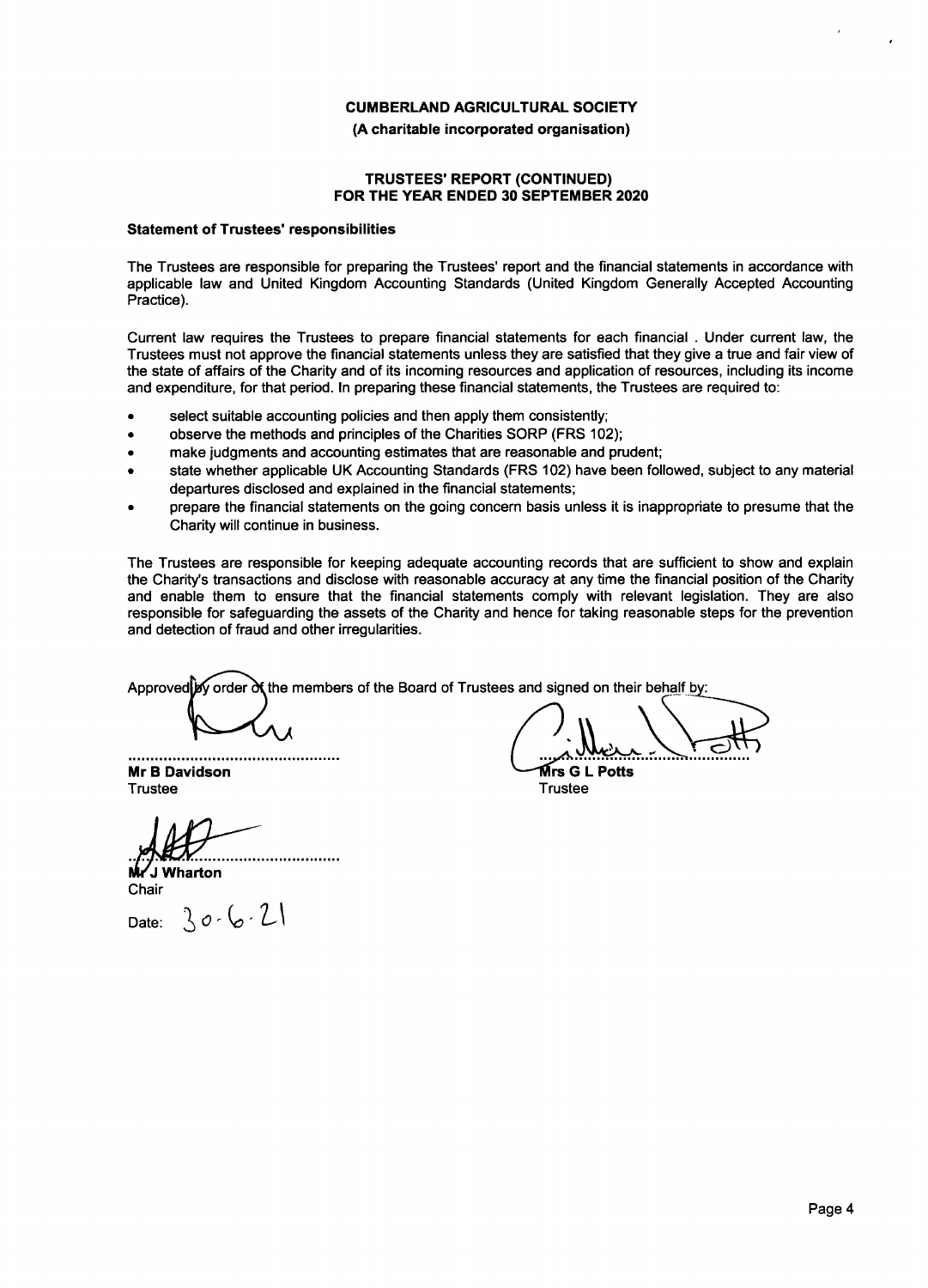$\lambda$ 

 $\hat{\mathbf{v}}$ 

## **(A charitable incorporated organisation)**

## **STATEMENT OF FINANCIAL ACTIVITIES (INCORPORATING INCOME AND EXPENDITURE ACCOUNT) FOR THE YEAR ENDED 30 SEPTEMBER 2020**

|                                    | <b>Note</b>    | <b>Unrestricted</b><br>funds<br>2020<br>£ | <b>Restricted</b><br>funds<br>2020<br>£ | Total<br>funds<br>2020<br>£ | Total<br>funds<br>Period 17<br>December<br>2018 to 30<br>September<br>2019<br>£ |
|------------------------------------|----------------|-------------------------------------------|-----------------------------------------|-----------------------------|---------------------------------------------------------------------------------|
| Income from:                       |                |                                           |                                         |                             |                                                                                 |
| Donations and legacies             | 4              | 3,955                                     |                                         | 3,955                       | 114,785                                                                         |
| <b>Charitable activities</b>       | 5              | 5,495                                     |                                         | 5,495                       | 124,297                                                                         |
| Investments                        | 6              | 129                                       |                                         | 129                         | 158                                                                             |
| <b>Total income</b>                |                | 9,579                                     |                                         | 9,579                       | 239,240                                                                         |
| <b>Expenditure on:</b>             |                |                                           |                                         |                             |                                                                                 |
| <b>Charitable activities</b>       | $\overline{7}$ | 33,104                                    |                                         | 33,104                      | 130,348                                                                         |
| <b>Total expenditure</b>           |                | 33,104                                    |                                         | 33,104                      | 130,348                                                                         |
| Net movement in funds              |                | (23, 525)                                 |                                         | (23, 525)                   | 108,892                                                                         |
| <b>Reconciliation of funds:</b>    |                |                                           |                                         |                             |                                                                                 |
| Total funds brought forward        |                | 107,642                                   | 1,250                                   | 108,892                     |                                                                                 |
| Net movement in funds              |                | (23, 525)                                 |                                         | (23, 525)                   | 108,892                                                                         |
| <b>Total funds carried forward</b> |                | 84,117                                    | 1,250                                   | 85,367                      | 108,892                                                                         |

The Statement of financial activities includes all gains and losses recognised in the year.

The notes on pages 8 to 21 form part of these financial statements.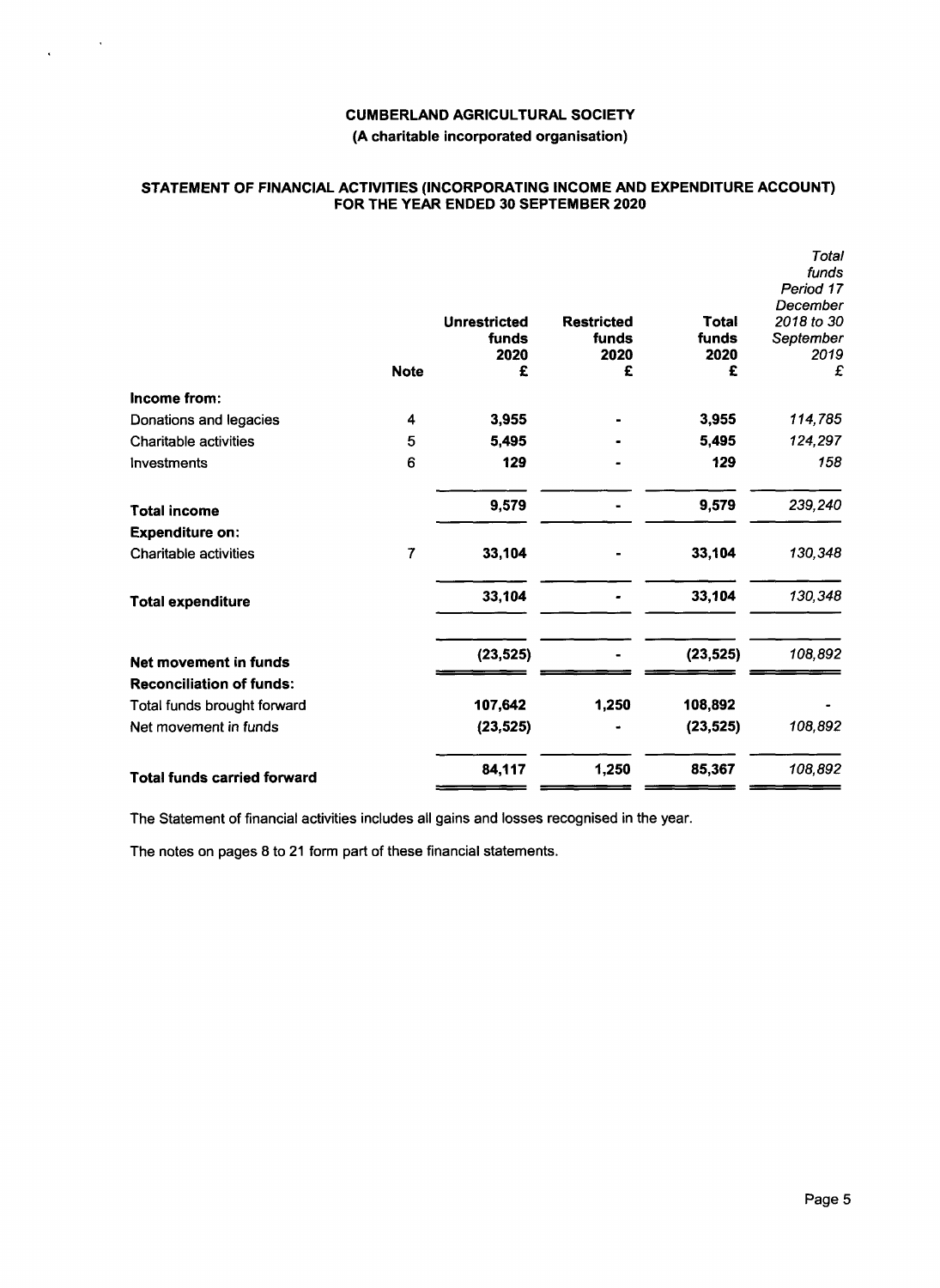## **CUMBERLAND AGRICULTURAL SOCIETY (A charitable incorporated organisation) REGISTERED NUMBER: CE015936**

## **BALANCE SHEET AS AT 30 SEPTEMBER 2020**

|                                                   | <b>Note</b> |           | 2020<br>£ |         | 2019<br>£ |
|---------------------------------------------------|-------------|-----------|-----------|---------|-----------|
| <b>Fixed assets</b>                               |             |           |           |         |           |
| Tangible assets                                   | 11          |           | 3,127     |         | 5,347     |
|                                                   |             |           | 3,127     |         | 5,347     |
| <b>Current assets</b>                             |             |           |           |         |           |
| <b>Debtors</b>                                    | 12          | 2,926     |           | 1,394   |           |
| Cash at bank and in hand                          |             | 103,854   |           | 104,936 |           |
|                                                   |             | 106,780   |           | 106,330 |           |
| Creditors: amounts falling due within one<br>year | 13          | (24, 540) |           | (2,785) |           |
| <b>Net current assets</b>                         |             |           | 82,240    |         | 103,545   |
| Total assets less current liabilities             |             |           | 85,367    |         | 108,892   |
| Net assets excluding pension asset                |             |           | 85,367    |         | 108,892   |
| <b>Total net assets</b>                           |             |           | 85,367    |         | 108,892   |
| <b>Charity funds</b>                              |             |           |           |         |           |
| <b>Restricted funds</b>                           | 14          |           | 1,250     |         | 1,250     |
| Unrestricted funds                                | 14          |           | 84,117    |         | 107,642   |
| <b>Total funds</b>                                |             |           | 85,367    |         | 108,892   |

 $\label{eq:2} \frac{1}{2} \sum_{i=1}^n \frac{1}{2} \sum_{j=1}^n \frac{1}{2} \sum_{j=1}^n \frac{1}{2} \sum_{j=1}^n \frac{1}{2} \sum_{j=1}^n \frac{1}{2} \sum_{j=1}^n \frac{1}{2} \sum_{j=1}^n \frac{1}{2} \sum_{j=1}^n \frac{1}{2} \sum_{j=1}^n \frac{1}{2} \sum_{j=1}^n \frac{1}{2} \sum_{j=1}^n \frac{1}{2} \sum_{j=1}^n \frac{1}{2} \sum_{j=1}^n \frac{1}{$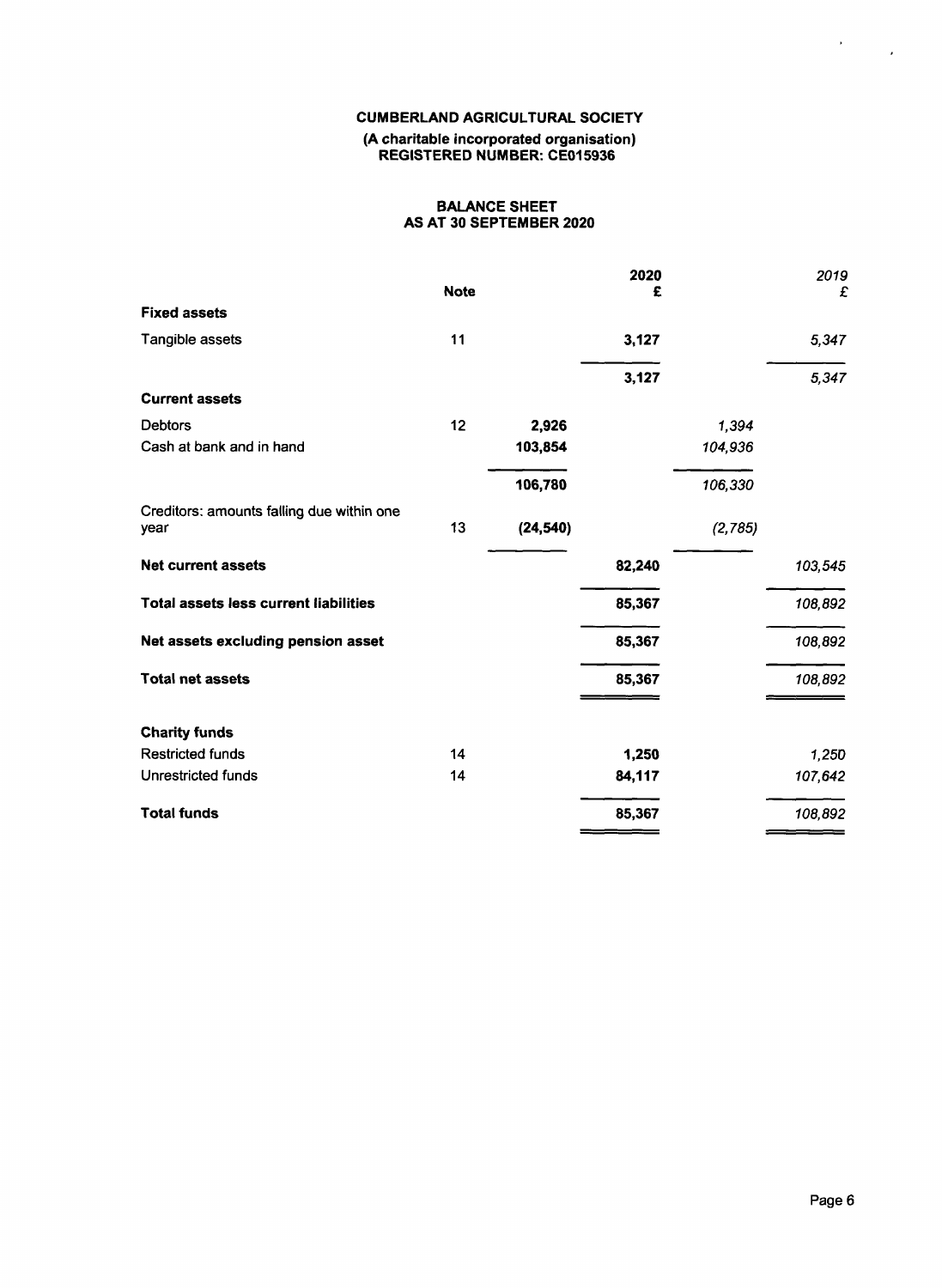## **CUMBERLAND AGRICULTURAL SOCIETY (A charitable incorporated organisation) REGISTERED NUMBER: CE01593**

#### **BALANCE SHEET (CONTINUED) AS AT 30 SEPTEMBER 2020**

The financial statements have been prepared in accordance with the provisions applicable to entities subject to the small companies regime.

The financial statements were approved *and* authorised for issue by the Trustees and signed on their behalf by:

 $\boldsymbol{\mathcal{Y}}$ .............. .......... ы **Mr B Davidson**

A <del>CL</del><br>
Potts<br>
Free<br>
The CL Potts

**Mrs G L Potts** Trustee

Trustee ......................

**J Wharton** Chair

Date:

 $\cdot$ 

 $\ddot{\phantom{a}}$ 

0 — (5 − *2\_1*

The notes on pages 8 to 21 form part of these financial statements.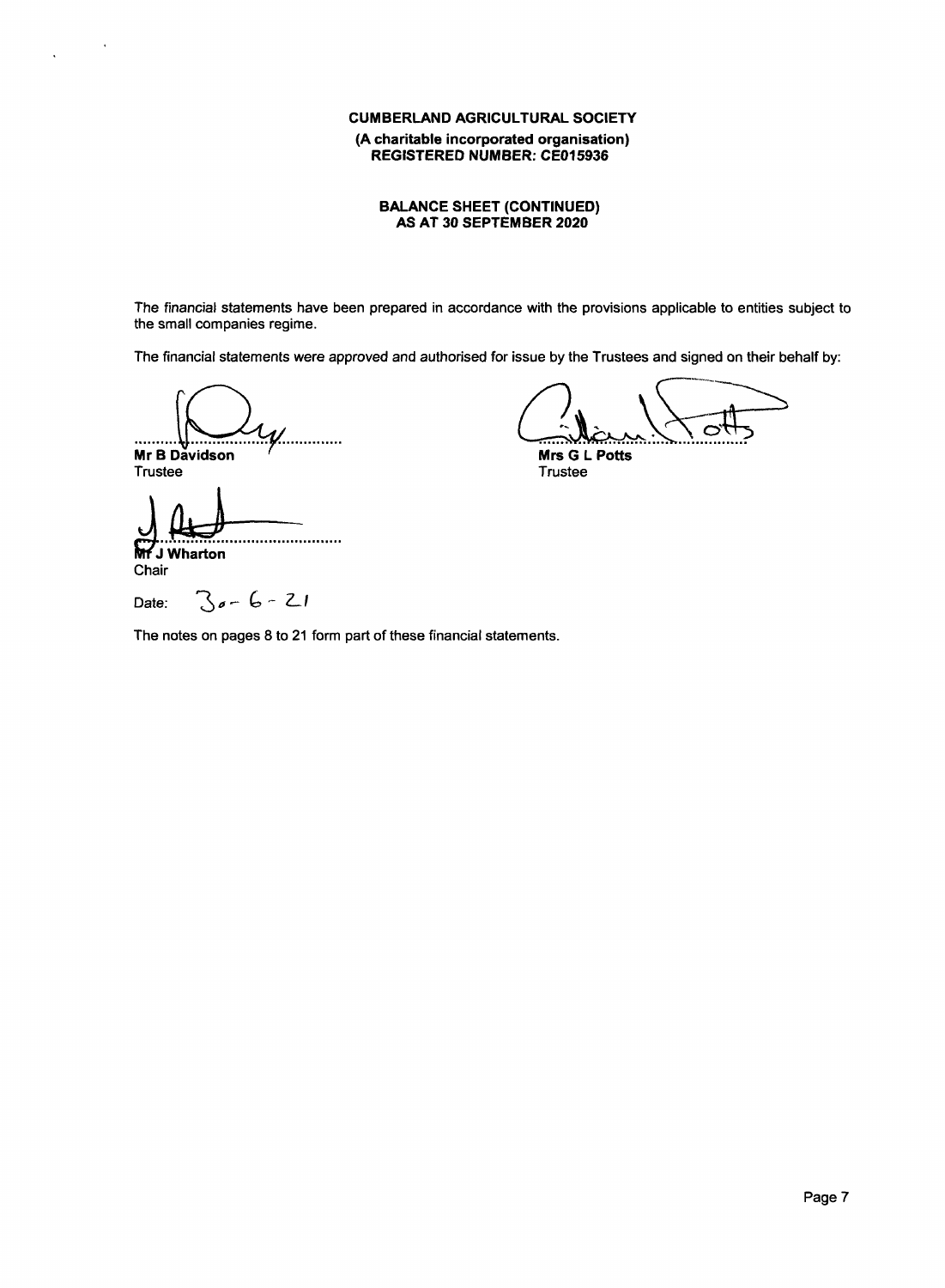**(A charitable incorporated organisation)**

## **NOTES TO THE FINANCIAL STATEMENTS FOR THE YEAR ENDED 30 SEPTEMBER 2020**

#### **1. General information**

Cumberland Agricultural Society is a charitable incorporated organisation with a Companies House registration number CE015936 and charity number 1181198. The registered office is Dalmar House, Barras Lane Estate, Dalston, Carlisle, CA5 7NY.

#### **2. Accounting policies**

#### **2.1 Basis of preparation of financial statements**

The financial statements have been prepared in accordance with the Charities SORP (FRS 102) -Accounting and Reporting by Charities: Statement of Recommended Practice applicable to charities preparing their accounts in accordance with the Financial Reporting Standard applicable in the UK and Republic of Ireland (FRS 102) (effective 1 January 2015), the Financial Reporting Standard applicable in the UK and Republic of Ireland (FRS 102).

Cumberland Agricultural Society meets the definition of a public benefit entity under FRS 102. Assets and liabilities are initially recognised at historical cost or transaction value unless otherwise stated in the relevant accounting policy.

#### **2.2 Income**

All income is recognised once the Charity has entitlement to the income, it is probable that the income will be received and the amount of income receivable can be measured reliably.

Donated services or facilities, which comprise donated services, are included in income at a valuation which is an estimate of the financial cost borne by the donor where such a cost is quantifiable and measurable. No income is recognised where there is no financial cost borne by a third party.

#### **2.3 Expenditure**

Expenditure is recognised once there is a legal or constructive obligation to transfer economic benefit to a third party, it is probable that a transfer of economic benefits will be required in settlement and the amount of the obligation can be measured reliably. Expenditure is classified by activity. The costs of each activity are made up of the total of direct costs and shared costs, including support costs involved in undertaking each activity. Direct costs attributable to a single activity are allocated directly to that activity. Shared costs which contribute to more than one activity and support costs which are not attributable to a single activity are apportioned between those activities on a basis consistent with the use of resources. Central staff costs are allocated on the basis of time spent, and depreciation charges allocated on the portion of the asset's use.

Expenditure on charitable activities is incurred on directly undertaking the activities which further the Charity's objectives, as well as any associated support costs.

All expenditure is inclusive of irrecoverable VAT.

#### **2.4 Interest receivable**

Interest on funds held on deposit is included when receivable and the amount can be measured reliably by the Charity; this is normally upon notification of the interest paid or payable by the institution with whom the funds are deposited.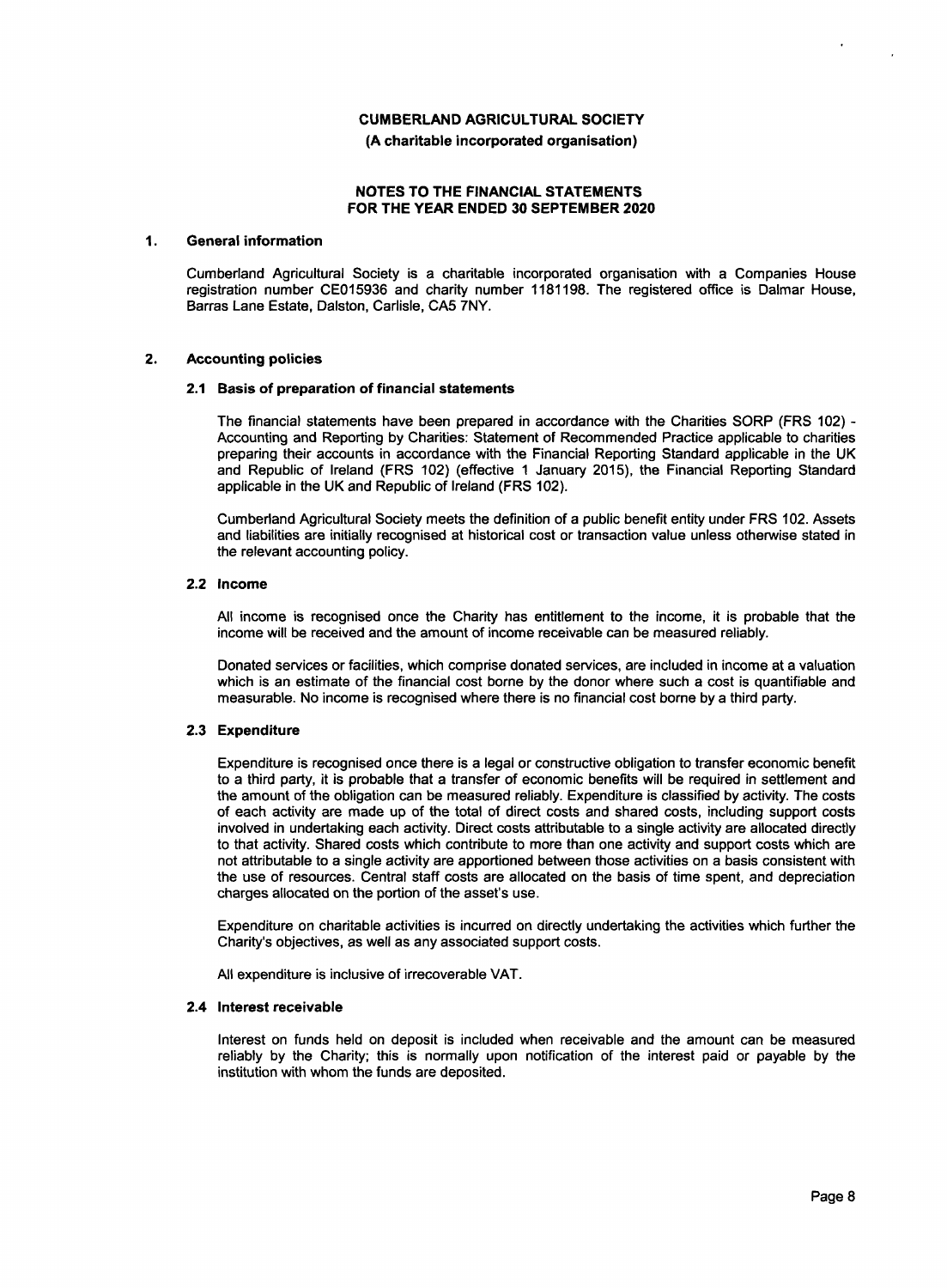**(A charitable incorporated organisation)**

## **NOTES TO THE FINANCIAL STATEMENTS FOR** *THE YEAR ENDED* **30 SEPTEMBER 2020**

#### **2. Accounting policies (continued)**

#### **2.5 Tangible fixed assets and depreciation**

Tangible fixed assets are initially recognised at cost. After recognition, under the cost model, tangible fixed assets are measured at cost less accumulated depreciation and any accumulated impairment losses. All costs incurred to bring a tangible fixed asset into its intended working condition should be included in the measurement of cost.

Depreciation is charged so as to allocate the cost of tangible fixed assets less their residual value over their estimated useful lives, using the straight−line method and on a reducing balance basis.

Depreciation is provided on the following basis:

| Materials and showfield   | $\blacksquare$           | 25% reducing balance |
|---------------------------|--------------------------|----------------------|
| expenses                  |                          |                      |
| Site costs                | $\sim$                   | 20% straight-line    |
| Office and computer costs | $\overline{\phantom{a}}$ | 25% reducing balance |

#### **2.6 Debtors**

Trade and other debtors are recognised at the settlement amount after any trade discount offered. Prepayments are valued at the amount prepaid *net* of any trade discounts due.

#### **2.7 Cash at bank and in hand**

Cash at bank and in hand includes cash and short−term highly liquid investments with a short maturity of three months or less from the date of acquisition or opening of the deposit or similar account.

#### **2.8 Liabilities and provisions**

Liabilities are recognised when there is an obligation at the Balance *sheet* date as a result of a past event, it is probable that a transfer of economic benefit will be required in settlement, and the amount of the settlement can be estimated reliably.

Liabilities are recognised at the amount that the Charity anticipates it will pay to settle the debt or the amount it has received as advanced payments for the goods or services it must provide.

#### **2.9 Financial instruments**

The Charity only has financial assets and financial liabilities of a kind that qualify as basic financial instruments. Basic financial instruments are initially recognised at transaction value and subsequently measured at their settlement value with the exception of bank loans which are subsequently measured at amortised cost using the effective interest method.

#### **2.10 Pensions**

The Charity operates a defined contribution pension scheme and the pension charge represents the amounts payable by the Charity to the fund in respect of the year.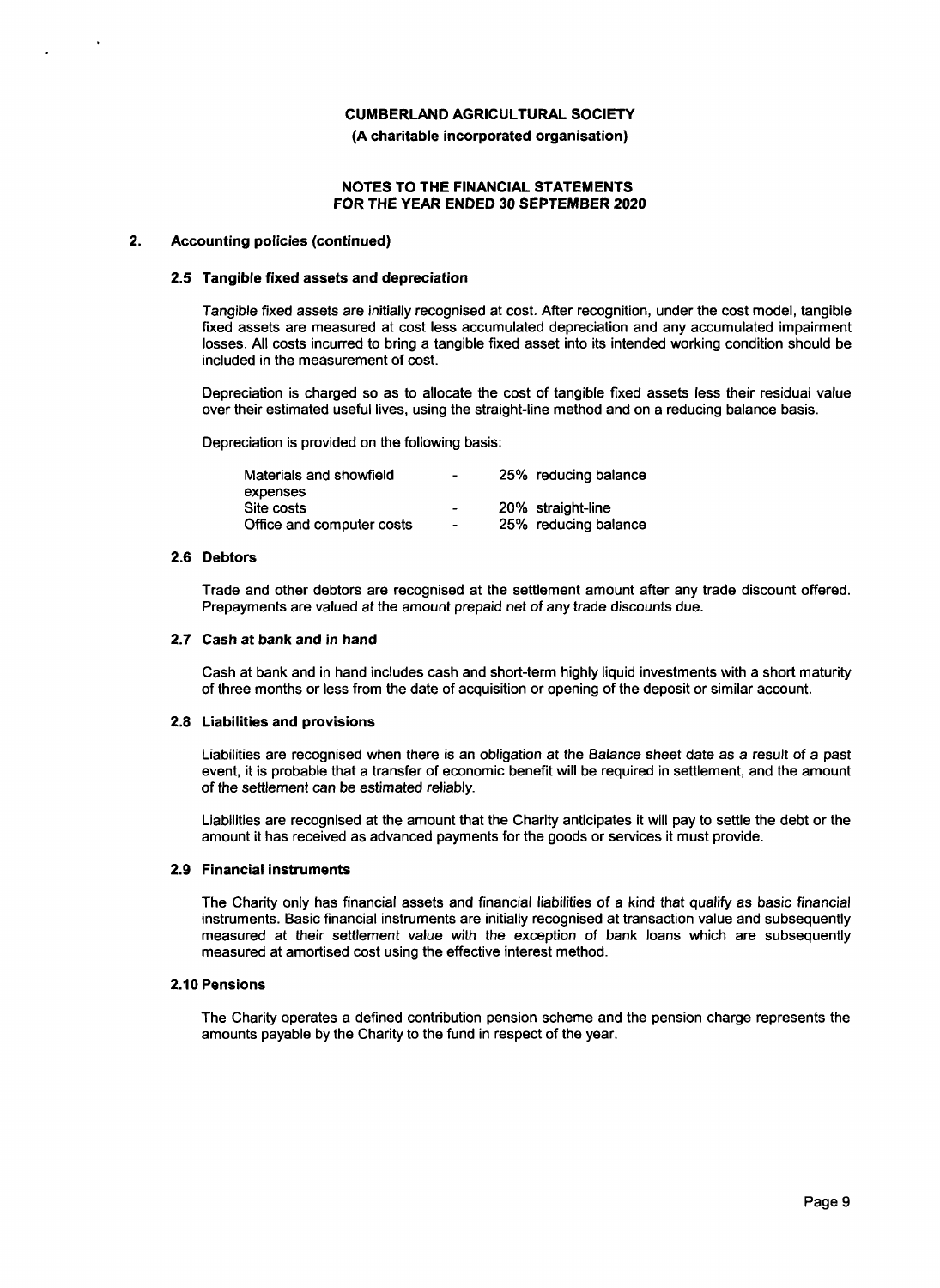**(A charitable incorporated organisation)**

## **NOTES TO THE FINANCIAL STATEMENTS FOR THE YEAR ENDED 30 SEPTEMBER 2020**

## **2. Accounting policies (continued)**

## **2.11 Fund accounting**

General funds are unrestricted funds which are available for use at the discretion of the Trustees in furtherance of the general objectives of the Charity and which have not been designated for other purposes.

Restricted funds are funds which are to be used in accordance with specific restrictions imposed by donors or which have been raised by the Charity for particular purposes. The costs of raising and administering such funds are charged against the specific fund. The aim and use of each restricted fund is set out in the notes to the financial statements.

Investment income, gains and losses are allocated to the appropriate fund.

## **3. Critical accounting estimates and areas of judgment**

Estimates and judgments are continually evaluated and are based on historical experience and other factors, including expectations of future events that are believed to be reasonable under the circumstances.

Critical accounting estimates and assumptions:

The Charity makes estimates and assumptions concerning the future. The resulting accounting estimates and assumptions will, by definition, seldom equal the related actual results. The estimates and assumptions that have a significant risk of causing a material adjustment to the carrying amounts of assets and liabilities within the next financial year are discussed below.

Critical areas of judgment:

#### a) Establishing useful economic lives

Establishing useful economic lives for depreciation purposes of property, plant and equipment comprise a significant portion of the total fixed assets. The annual depreciation charge depends primarily on the estimated useful economic lives of each type of asset and estimates of residual values. The Trustees regularly review these assets useful economic lives and change them as necessary to reflect current thinking on remaining lives in light of prospective economic utilisation and physical condition of the assets concerned. Changes in asset useful lives can have a significant impact on depreciation charges for the period. Details of the depreciation policies based on estimated useful economic lives are included in the accounting policies.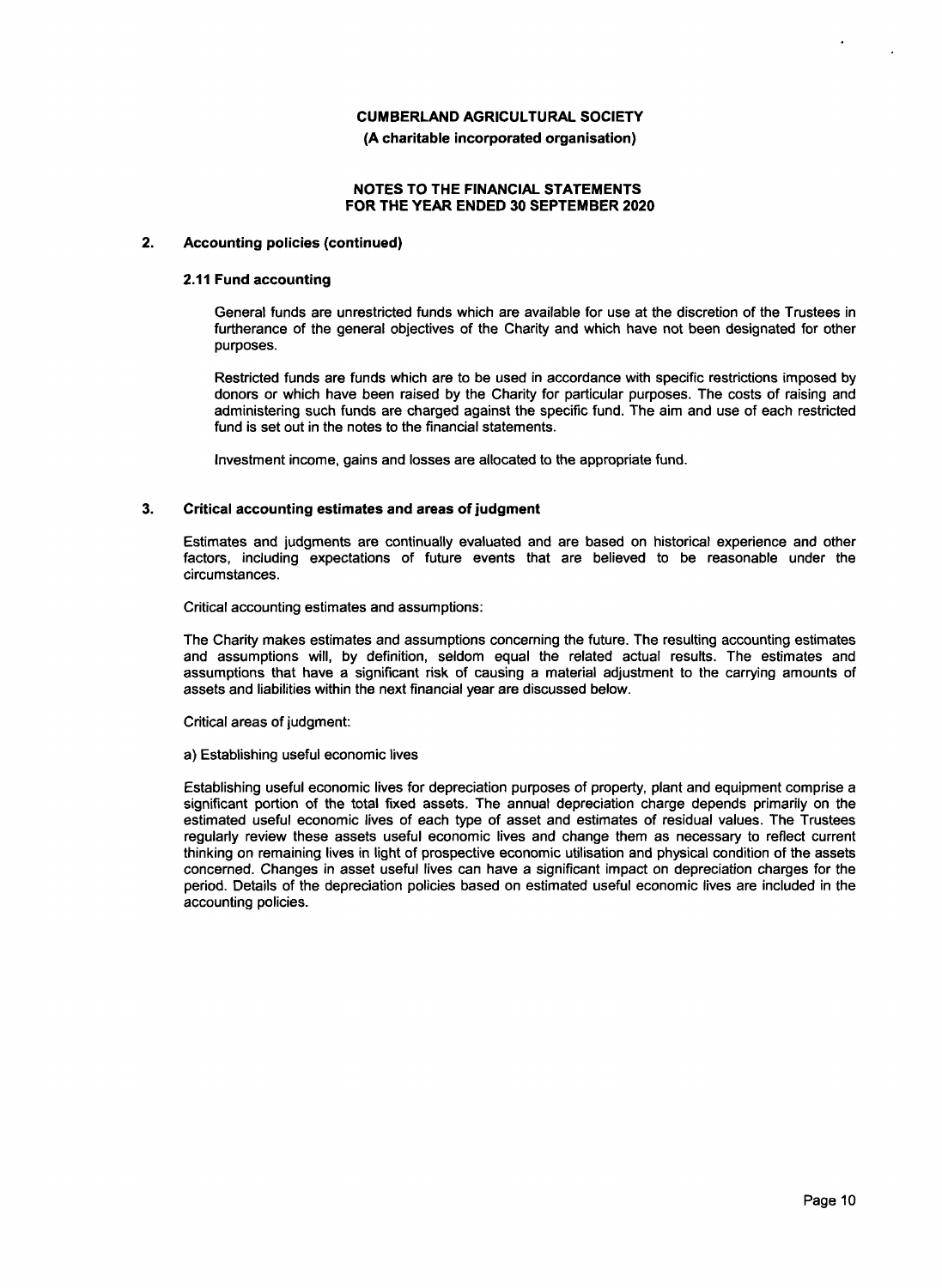## **(A charitable incorporated organisation)**

## **NOTES TO THE FINANCIAL STATEMENTS FOR THE YEAR ENDED 30 SEPTEMBER 2020**

## **4. Income from donations and legacies**

 $\sim$   $\sim$ 

 $\mathcal{L}^{\pm}$ 

|                                                 | <b>Unrestricted</b><br>funds<br>2020<br>£ | Total<br>funds<br>2020<br>£ |
|-------------------------------------------------|-------------------------------------------|-----------------------------|
| <b>Donations</b>                                |                                           |                             |
| <b>Show Activities</b>                          | 3,955                                     | 3,955                       |
| <b>Harness Racing</b>                           |                                           |                             |
| Scholarships                                    |                                           |                             |
| <b>Total 2020</b>                               | 3,955                                     | 3,955                       |
|                                                 | <b>Unrestricted</b>                       | Total                       |
|                                                 | funds<br>Period 17                        | funds<br>Period 17          |
|                                                 | December                                  | December                    |
|                                                 | 2018 to 30                                | 2018 to 30                  |
|                                                 | September                                 | September                   |
|                                                 | 2019<br>£                                 | 2019<br>£                   |
| <b>Donations</b>                                |                                           |                             |
| <b>Show Activities</b>                          | 3,679                                     | 3,679                       |
| <b>Harness Racing</b>                           | 11,850                                    | 11,850                      |
| Subtotal detailed disclosure                    | 15,529                                    | 15,529                      |
| Donations transferred from a predecessor entity | 99,256                                    | 99,256                      |
| Subtotal                                        | 99,256                                    | 99,256                      |
| <b>Total 2019</b>                               | 114,785                                   | 114,785                     |
|                                                 |                                           |                             |

The unrestricted donation of £99,256 relates to the current account opening balance at 17 December 2018 *when* the Cumberland Agricultural Society became a Charitable Incorporated Organisation.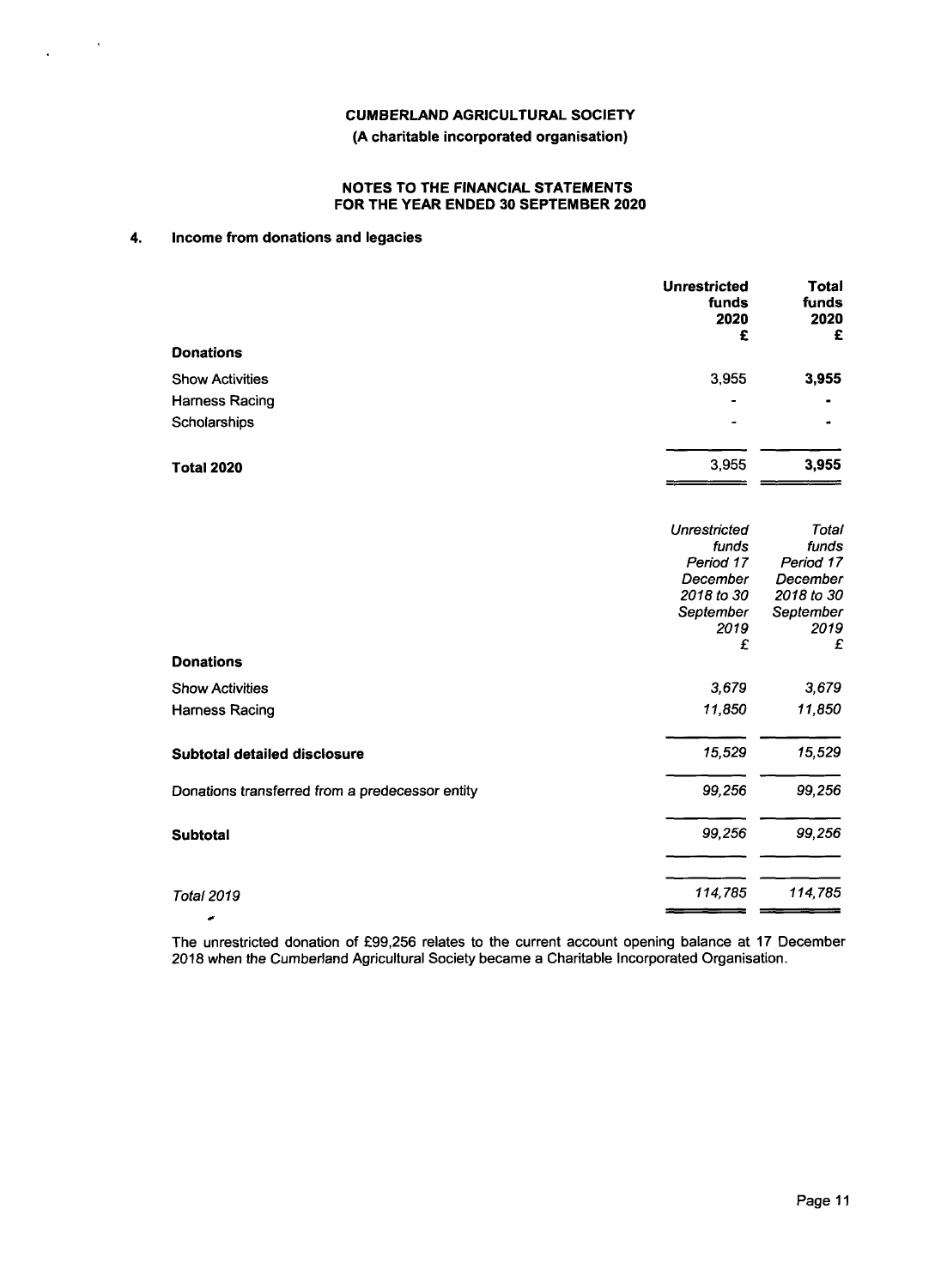## **CUMBERLAND AGRICULTURAL SOCIETY (A charitable incorporated organisation)**

## **NOTES TO THE FINANCIAL STATEMENTS FOR THE YEAR ENDED 30 SEPTEMBER 2020**

## **5. Income from charitable activities**

|                        | <b>Unrestricted</b><br>funds<br>2020<br>£ | <b>Total</b><br>funds<br>2020<br>£ |
|------------------------|-------------------------------------------|------------------------------------|
| <b>Show Activities</b> | 5,495                                     | 5,495                              |
| <b>Harness Racing</b>  | $\overline{\phantom{0}}$                  | ۰                                  |
| Scholarships           | $\qquad \qquad \blacksquare$              |                                    |
| <b>Total 2020</b>      | 5,495                                     | 5,495                              |

|                        | Unrestricted<br>funds<br>Period 17<br>December<br>2018 to 30<br>September<br>2019<br>£ | Restricted<br>funds<br>Period 17<br>December<br>2018 to 30<br>September<br>2019<br>£ | Total<br>funds<br>Period 17<br>December<br>2018 to 30<br>September<br>2019<br>£ |
|------------------------|----------------------------------------------------------------------------------------|--------------------------------------------------------------------------------------|---------------------------------------------------------------------------------|
| <b>Show Activities</b> | 116,256                                                                                | ۰                                                                                    | 116,256                                                                         |
| Harness Racing         | 6,791                                                                                  | $\blacksquare$                                                                       | 6,791                                                                           |
| Scholarships           |                                                                                        | 1,250                                                                                | 1,250                                                                           |
| <b>Total 2019</b>      | 123,047                                                                                | 1.250                                                                                | 124,297                                                                         |

## **6. Investment income**

|                          | <b>Unrestricted</b><br>funds<br>2020<br>£ | Total<br>funds<br>2020<br>£ |
|--------------------------|-------------------------------------------|-----------------------------|
| Bank interest receivable | 129                                       | 129                         |

 $\mathcal{L}_{\mathcal{A}}$ 

 $\mathcal{A}^{\mathcal{A}}$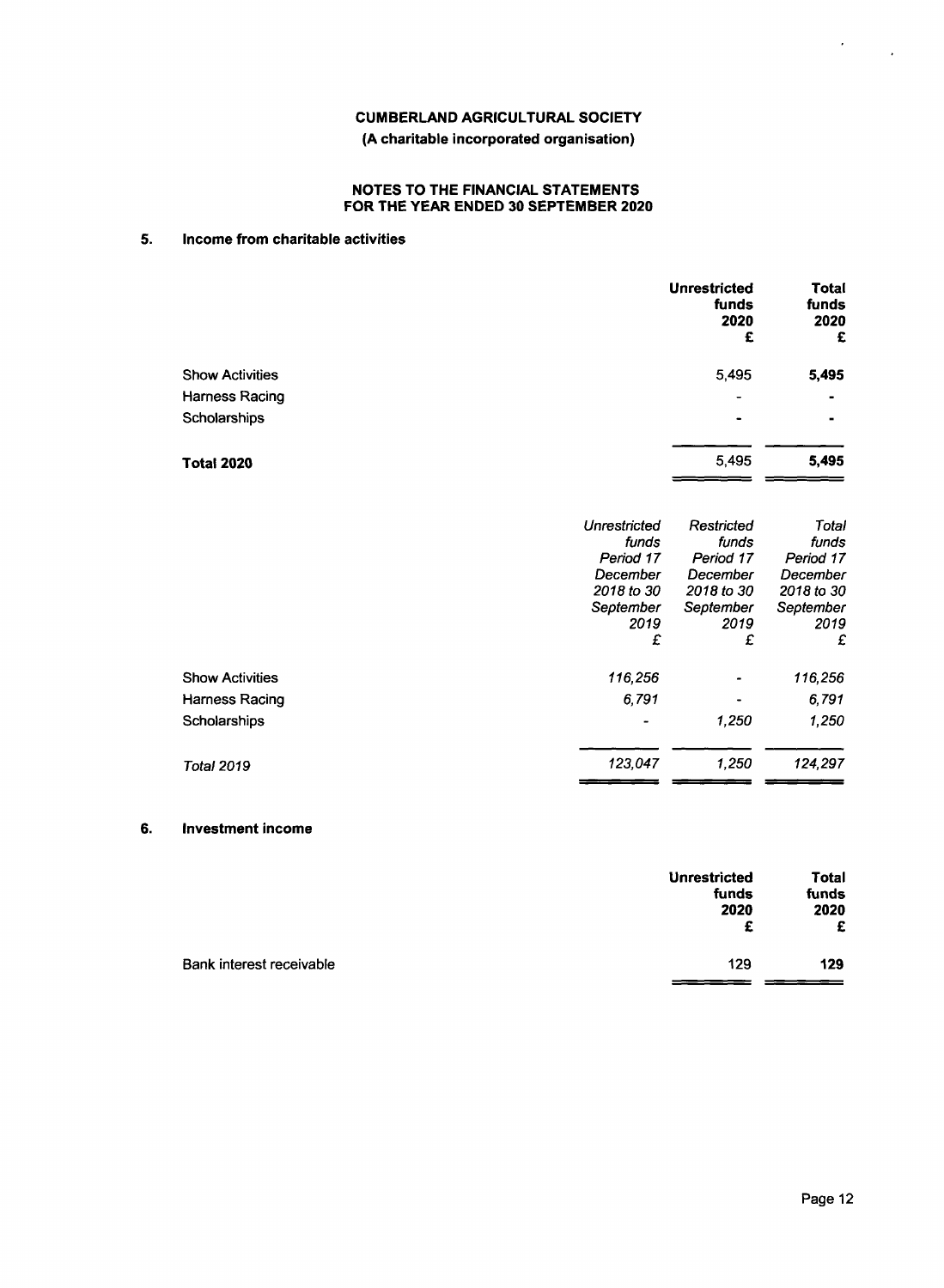**(A charitable incorporated organisation)**

## **NOTES TO THE FINANCIAL STATEMENTS FOR THE YEAR ENDED 30 SEPTEMBER 2020**

## **6. Investment income (continued)**

 $\mathcal{L}^{\text{max}}(\mathcal{S})$ 

|                          | <b>Unrestricted</b> | Total      |
|--------------------------|---------------------|------------|
|                          | funds               | funds      |
|                          | Period 17           | Period 17  |
|                          | December            | December   |
|                          | 2018 to 30          | 2018 to 30 |
|                          | September           | September  |
|                          | 2019                | 2019       |
|                          | £                   | £          |
| Bank interest receivable | 158                 | 158        |
|                          |                     |            |

## **7. Analysis of expenditure on charitable activities**

## **Summary by fund type**

| <b>Unrestricted</b><br>funds<br>2020<br>£ | <b>Total</b><br>funds<br>2020<br>£ |
|-------------------------------------------|------------------------------------|
| 32,454<br><b>Show Activities</b>          | 32,454                             |
| 650<br>Harness Racing                     | 650                                |
| 33,104                                    | 33,104                             |
| <b>Unrestricted</b><br>funds              | Total<br>funds                     |
| Period 17                                 | Period 17                          |
| December                                  | December                           |
| 2018 to 30                                | 2018 to 30                         |
| September                                 | September                          |
| 2019<br>£                                 | 2019<br>£                          |
| 111,120<br><b>Show Activities</b>         | 111,120                            |
| 19,228<br>Harness Racing                  | 19,228                             |
| 130,348                                   | 130,348                            |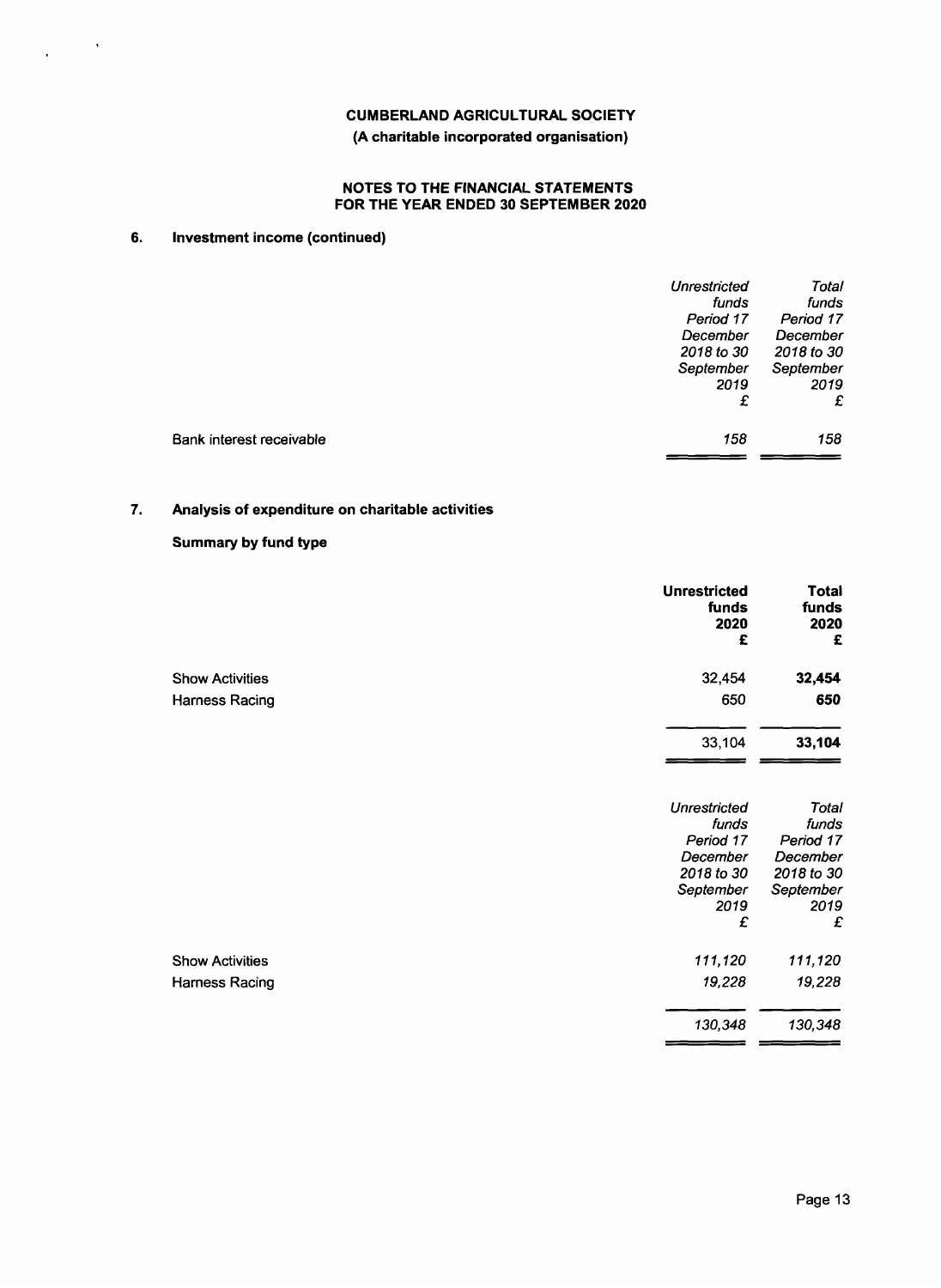# **CUMBERLAND AGRICULTURAL SOCIETY (A charitable incorporated organisation)**

#### **NOTES TO THE FINANCIAL STATEMENT FOR THE YEAR ENDED 30 SEPTEMBER 2020**

## **8. Analysis of expenditure by activities**

|                        | <b>Activities</b><br>undertaken<br>directly<br>2020<br>£ | <b>Support</b><br>costs<br>2020<br>£ | Total<br>funds<br>2020<br>£ |
|------------------------|----------------------------------------------------------|--------------------------------------|-----------------------------|
| <b>Show Activities</b> | 12,420                                                   | 20,034                               | 32,454                      |
| Harness Racing         | 650                                                      | $\overline{\phantom{a}}$             | 650                         |
|                        | 13,070                                                   | 20,034                               | 33,104                      |
|                        |                                                          |                                      |                             |

|                        | <b>Activities</b> |            |            |
|------------------------|-------------------|------------|------------|
|                        | undertaken        | Support    | Total      |
|                        | directly          | costs      | funds      |
|                        | Period 17         | Period 17  | Period 17  |
|                        | December          | December   | December   |
|                        | 2018 to 30        | 2018 to 30 | 2018 to 30 |
|                        | September         | September  | September  |
|                        | 2019              | 2019       | 2019       |
|                        | £                 | £          | £          |
| <b>Show Activities</b> | 92,499            | 18,621     | 111,120    |
| Harness Racing         | 19,228            | ٠          | 19,228     |
|                        | 111.727           | 18.621     | 130,348    |
|                        |                   |            |            |

## **Analysis of direct costs**

|                                                | <b>Show</b><br><b>Activities</b><br>2020<br>£ | <b>Harness</b><br>Racing<br>2020<br>£ | Total<br>funds<br>2020<br>£ |
|------------------------------------------------|-----------------------------------------------|---------------------------------------|-----------------------------|
| Hire of plant and equipment                    | 1,783                                         | 650                                   | 2,433                       |
| Insurance                                      | 3,526                                         | $\blacksquare$                        | 3,526                       |
| Other salaries, expenses and training          | 1.910                                         | ۰                                     | 1.910                       |
| Printing, stationery and postage               | 3,763                                         |                                       | 3,763                       |
| Show day staff                                 | 441                                           |                                       | 441                         |
| Society affiliation fees, levies and RIHS levy | 823                                           |                                       | 823                         |
| Staff costs                                    | 174                                           |                                       | 174                         |
|                                                | 12,420                                        | 650                                   | 13,070                      |

 $=$   $=$ 

. .

 $\epsilon$ 

 $\ddot{\phantom{a}}$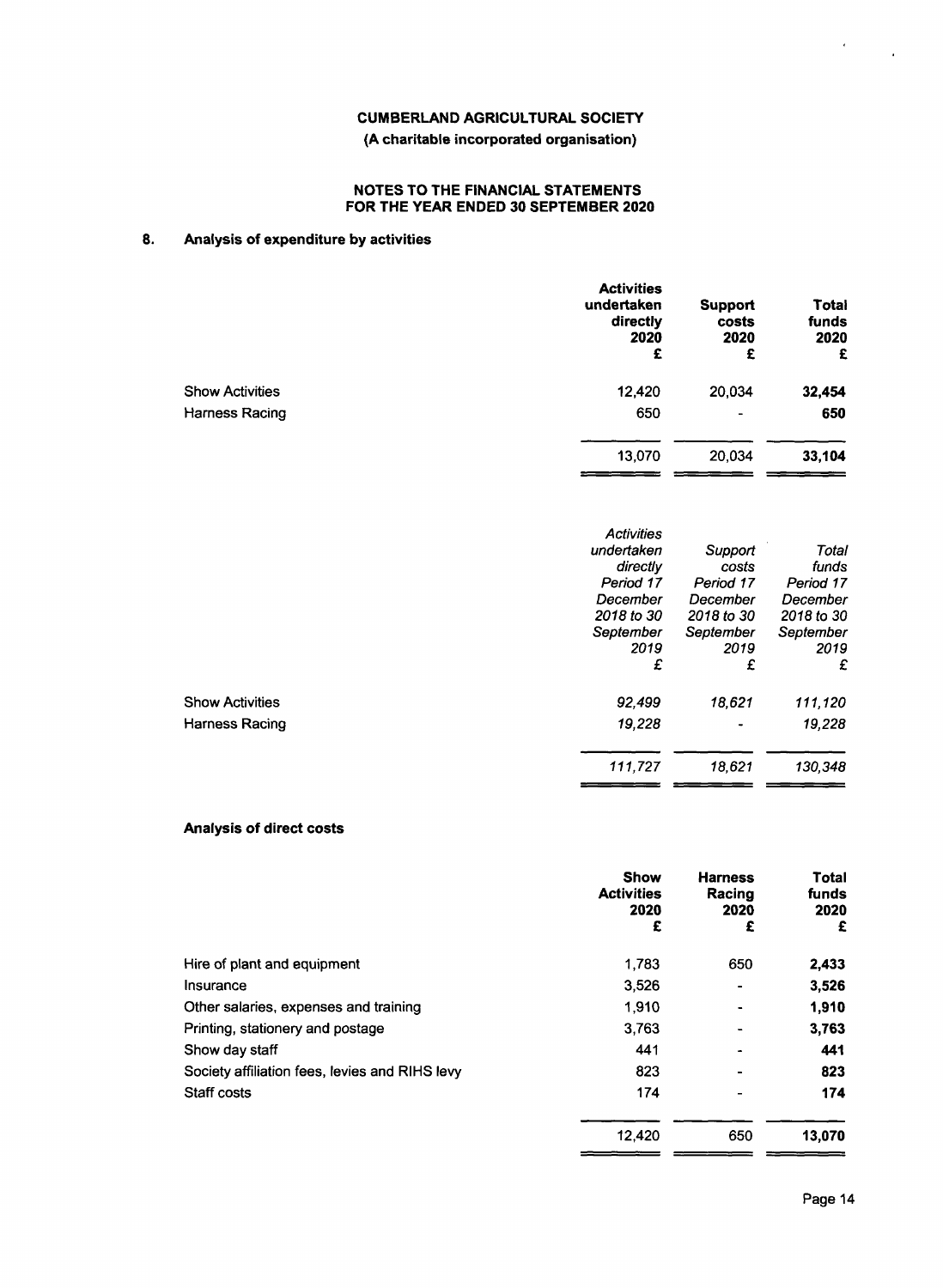## **(A charitable incorporated organisation)**

## **NOTES TO THE FINANCIAL STATEMENTS FOR THE YEAR ENDED 30 SEPTEMBER 2020**

## **8. Analysis of expenditure by activities (continued)**

## **Analysis of direct costs (continued)**

 $\bar{\beta}$ 

 $\ddot{\phantom{a}}$ 

|                                                | Show              | Harness           | Total             |
|------------------------------------------------|-------------------|-------------------|-------------------|
|                                                | <b>Activities</b> | Racing            | funds             |
|                                                | Period 17         | Period 17         | Period 17         |
|                                                | December          | December          | December          |
|                                                | 2018 to 30        | 2018 to 30        | 2018 to 30        |
|                                                | September<br>2019 | September<br>2019 | September<br>2019 |
|                                                | £                 | £                 | £                 |
| Advertising                                    | 1,355             |                   | 1,355             |
| Catering                                       | 2,390             |                   | 2,390             |
| Harness racing fees                            |                   | 558               | 558               |
| Health and safety fees                         | 1,985             |                   | 1,985             |
| Hire of plant and equipment                    | 13,211            | 950               | 14,161            |
| Horse section expenses                         | 615               |                   | 615               |
| Industrial section expenses                    | 200               |                   | 200               |
| Insurance                                      | 3,823             |                   | 3,823             |
| Judge fees and expenses                        | 2,106             |                   | 2,106             |
| Other salaries, expenses and training          | 3,223             |                   | 3,223             |
| Printing, stationery and postage               | 6,860             |                   | 6,860             |
| Prize money, trophies and rosettes             | 13,523            | 17,720            | 31,243            |
| Rent                                           | 5,000             |                   | 5,000             |
| Show day staff                                 | 6,481             |                   | 6,481             |
| Showfield entertainment and commentary         | 9,181             |                   | 9,181             |
| Society affiliation fees, levies and RIHS levy | 573               |                   | 573               |
| Staff costs                                    | 128               |                   | 128               |
| Sundry expenses                                | 1,675             |                   | 1,675             |
| Tent hire                                      | 16,797            |                   | 16,797            |
| <b>Toilets</b>                                 | 3,374             |                   | 3,374             |
|                                                | 92,500            | 19,228            | 111,728           |
|                                                |                   |                   |                   |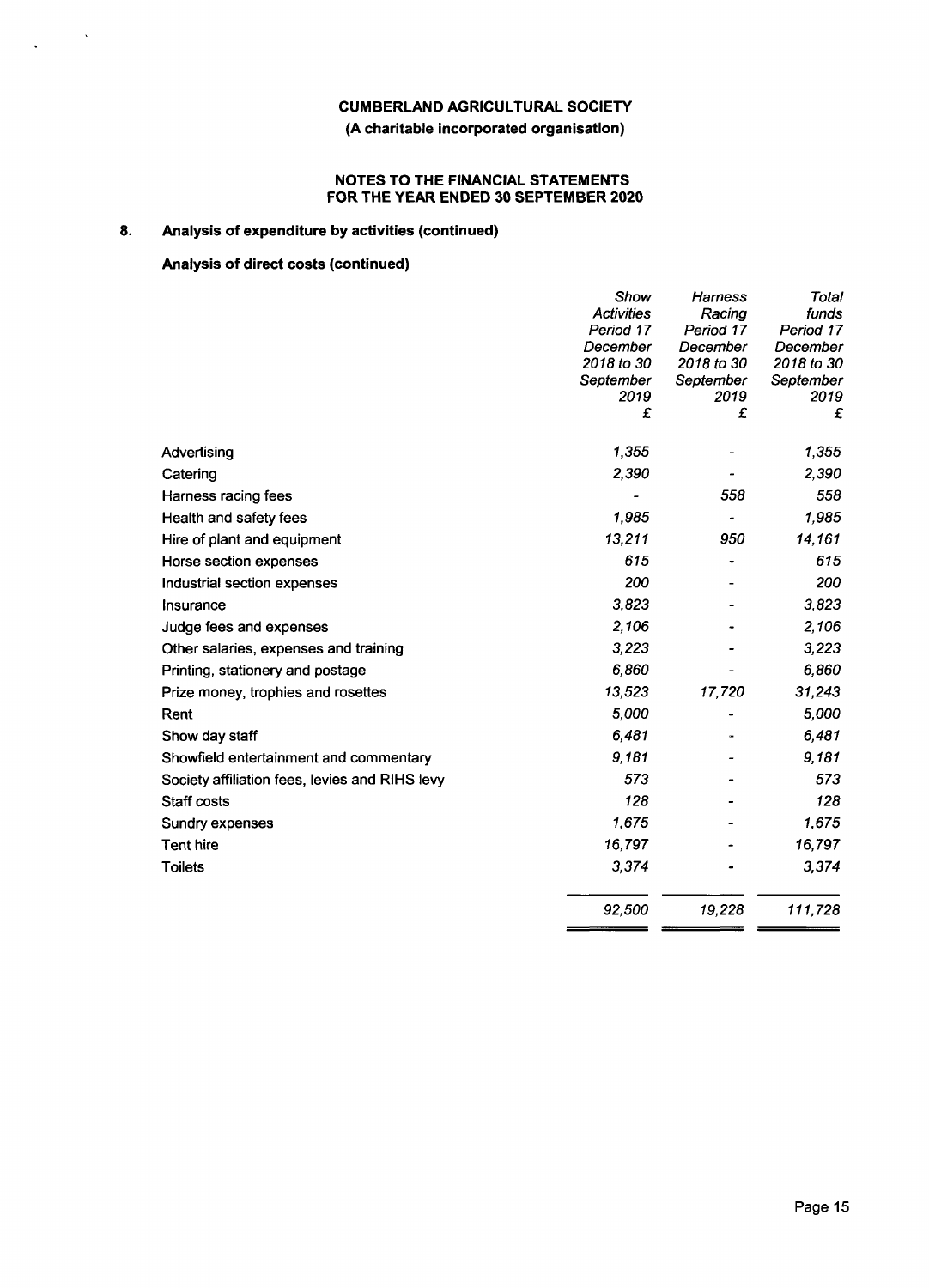## **(A charitable incorporated organisation)**

## **NOTES TO THE FINANCIAL STATEMENTS FOR THE YEAR ENDED 30 SEPTEMBER 2020**

# **8. Analysis of expenditure by activities (continued)**

## **Analysis of support costs**

|                       | <b>Show</b><br><b>Activities</b><br>2020<br>£ | Total<br>funds<br>2020<br>£ |
|-----------------------|-----------------------------------------------|-----------------------------|
| Computer costs        | 933                                           | 933                         |
| Depreciation          | 2,220                                         | 2,220                       |
| Fees for accountancy  | 2,964                                         | 2,964                       |
| <b>Staff costs</b>    | 12,007                                        | 12,007                      |
| Sundry expenses       | 149                                           | 149                         |
| Telephone and postage | 1,761                                         | 1,761                       |
|                       | 20,034                                        | 20,034                      |

|                       | Show              | Total      |
|-----------------------|-------------------|------------|
|                       | <b>Activities</b> | funds      |
|                       | Period 17         | Period 17  |
|                       | December          | December   |
|                       | 2018 to 30        | 2018 to 30 |
|                       | September         | September  |
|                       | 2019              | 2019       |
|                       | £                 | £          |
| Computer costs        | 800               | 800        |
| Depreciation          | 1,975             | 1,975      |
| Fees for accountancy  | 2,093             | 2,093      |
| Staff costs           | 10,151            | 10,151     |
| Sundry expenses       | 1,811             | 1,811      |
| Telephone and postage | 1,791             | 1,791      |
|                       | 18,621            | 18,621     |

 $\bar{\epsilon}$ 

 $\blacksquare$ 

 $=$   $=$ 

 $\ddot{\phantom{0}}$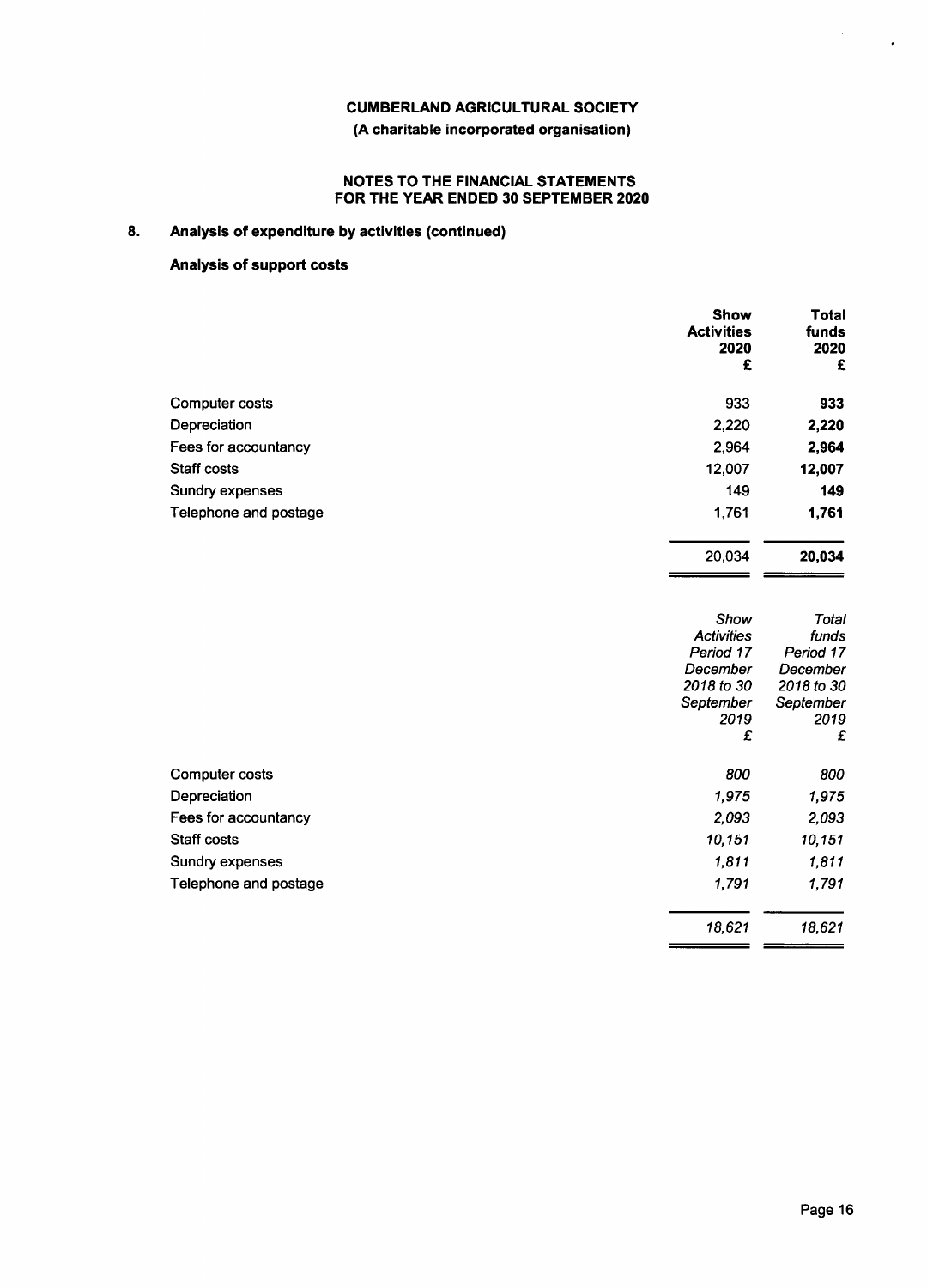**(A charitable incorporated organisation)**

## **NOTES TO THE FINANCIAL STATEMENTS FOR THE YEAR ENDED 30 SEPTEMBER 2020**

## **9. Staff costs**

 $\ddot{\phantom{a}}$ 

|                                                      |           | Period 17<br>December<br>2018 to 30 |
|------------------------------------------------------|-----------|-------------------------------------|
|                                                      | 2020<br>£ | September<br>2019<br>£              |
| Secretary's salary, expenses and training            | 12,007    | 10,151                              |
| Contribution to defined contribution pension schemes | 174       | 128                                 |
|                                                      | 12.181    | 10,279                              |
|                                                      |           |                                     |

The average number of persons employed by the Charity during the year was as follows:

|                  | 2020<br>No. | 2019<br>No. |
|------------------|-------------|-------------|
| <b>Employees</b> |             | -4          |
|                  |             |             |

No employee received remuneration amounting to more than £60,000 in either year.

No remuneration was paid to key management personnel during the period.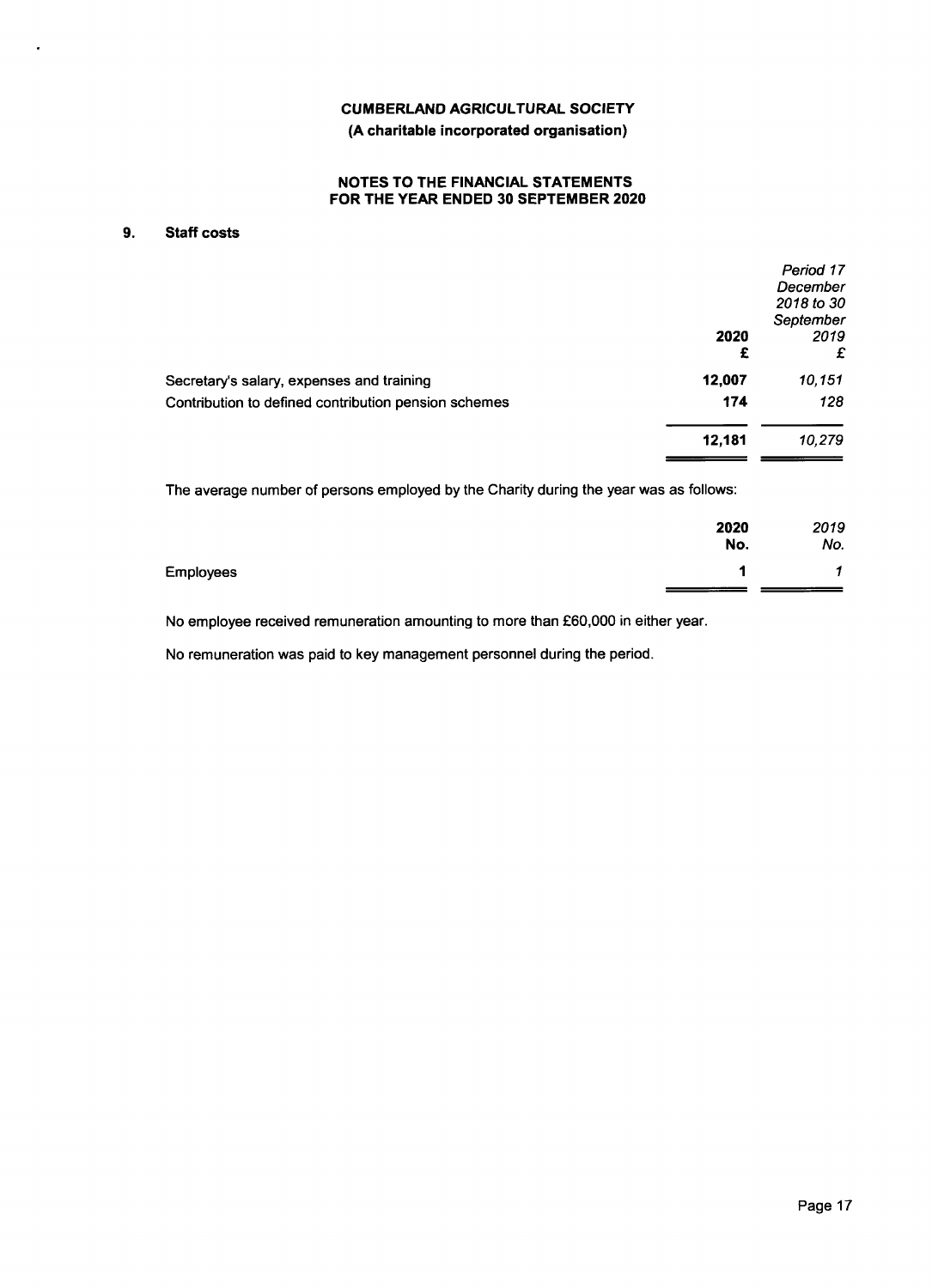**(A charitable incorporated organisation)**

## **NOTES TO THE FINANCIAL STATEMENTS FOR THE YEAR ENDED 30 SEPTEMBER 2020**

## **10. Trustees remuneration and expenses**

During the year, no Trustees received any remuneration or other benefits *(2019 − MIL).*

During the year ended 30 September 2020, no Trustee expenses have been incurred (2019 - £NIL

## **11. Tangible fixed assets**

|                          | <b>Materials</b><br>and<br>showfield<br>expenses<br>£ | Site costs<br>£ | Office and<br>computer<br>costs<br>£ | Total<br>£ |
|--------------------------|-------------------------------------------------------|-----------------|--------------------------------------|------------|
| <b>Cost or valuation</b> |                                                       |                 |                                      |            |
| At 1 October 2019        | 2,148                                                 | 8,841           | 6,943                                | 17,932     |
| At 30 September 2020     | 2,148                                                 | 8,841           | 6,943                                | 17,932     |
| <b>Depreciation</b>      |                                                       |                 |                                      |            |
| At 1 October 2019        | 1,867                                                 | 5,304           | 5,414                                | 12,585     |
| Charge for the year      | 70                                                    | 1,768           | 382                                  | 2,220      |
| At 30 September 2020     | 1,937                                                 | 7,072           | 5,796                                | 14,805     |
| <b>Net book value</b>    |                                                       |                 |                                      |            |
| At 30 September 2020     | 211                                                   | 1,769           | 1,147                                | 3,127      |
| At 30 September 2019     | 281                                                   | 3,537           | 1,529                                | 5,347      |
|                          |                                                       |                 |                                      |            |

## **12. Debtors**

|                                | 2020           | 2019           |
|--------------------------------|----------------|----------------|
|                                | £              | £              |
| Due within one year            |                |                |
| Trade debtors                  | $\blacksquare$ | 1,394          |
| Other debtors                  | 429            | $\overline{a}$ |
| Prepayments and accrued income | 2,497          | -              |
|                                | 2,926          | 1,394          |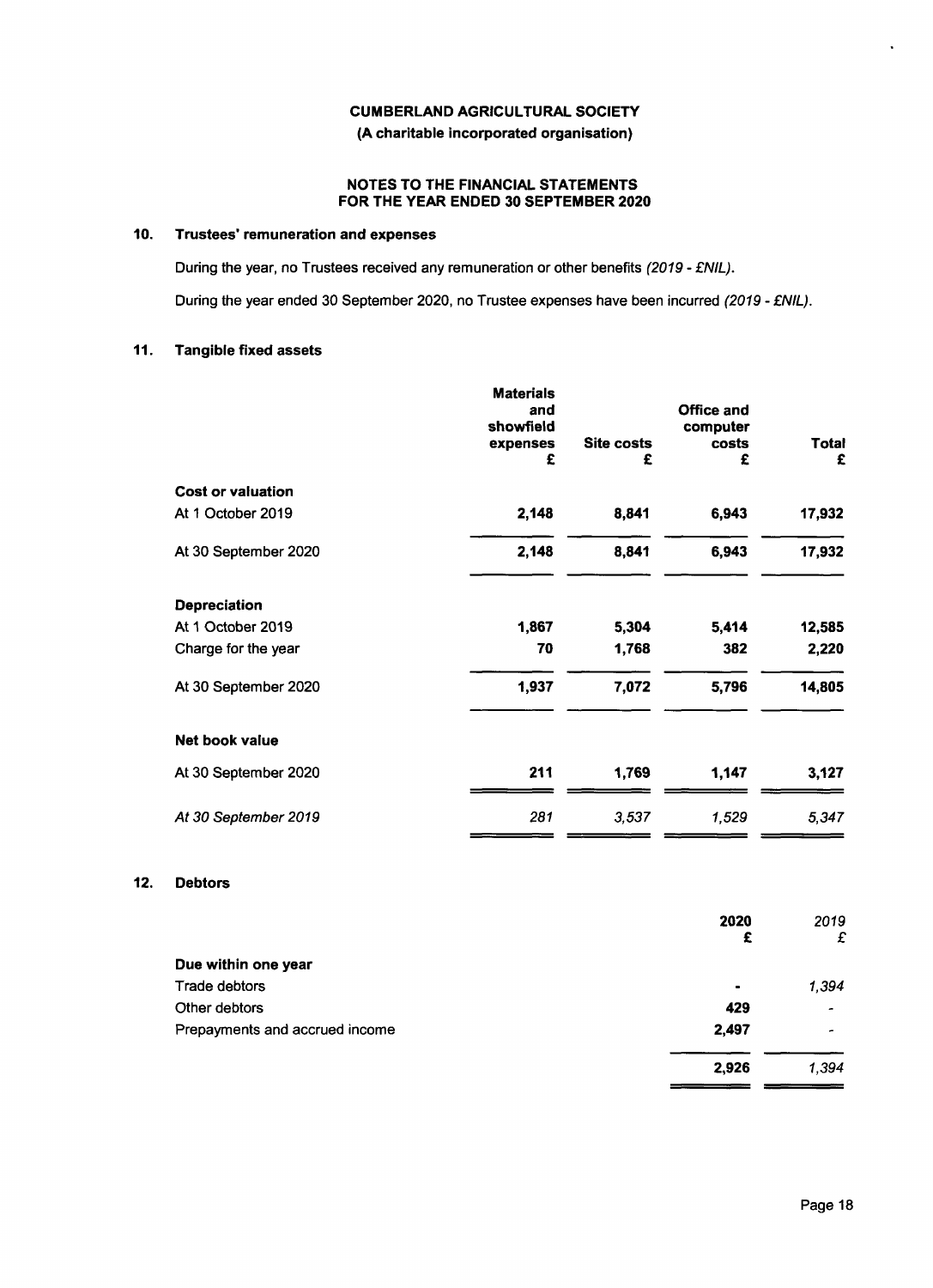## **(A charitable incorporated organisation)**

#### **NOTES TO THE FINANCIAL STATEMENTS FOR THE YEAR ENDED 30 SEPTEMBER 2020**

## **13. Creditors: Amounts falling due within one year**

|                                    | 2020<br>£ | 2019<br>£ |
|------------------------------------|-----------|-----------|
| <b>Trade creditors</b>             | 35        | 124       |
| Other taxation and social security | 75        | 861       |
| Accruals and deferred income       | 24,430    | 1.800     |
|                                    | 24.540    | 2,785     |

#### **14. Statement of funds**

# **Statement of funds − current year**

| <b>Unrestricted funds</b> | <b>Balance at 1</b><br><b>October</b><br>2019<br>£ | Income<br>£ | <b>Expenditure</b><br>£ | <b>Balance at</b><br>30<br><b>September</b><br>2020<br>£ |
|---------------------------|----------------------------------------------------|-------------|-------------------------|----------------------------------------------------------|
| <b>General Funds</b>      | 107,642                                            | 9.579       | (33, 104)               | 84,117                                                   |
| <b>Restricted funds</b>   |                                                    |             |                         |                                                          |
| Scholarships              | 1,250                                              |             |                         | 1,250                                                    |
| <b>Total of funds</b>     | 108,892                                            | 9,579       | (33, 104)               | 85,367                                                   |

## **Scholarships**

The scholarship is to support the next generation of our local rural and farming community with a 'once in a lifetime' opportunity to travel in the UK, Europe or worldwide to learn more about a chosen agricultural subject which will benefit their business, broaden their horizons, as well as being beneficial to the wider rural/farm community, through communicating what has been learnt and the possible benefits to others. The donations received have been combined to assist with the basic cost of budget accommodation and travel of the applicants. Applicants have to send in an application and are interviewed.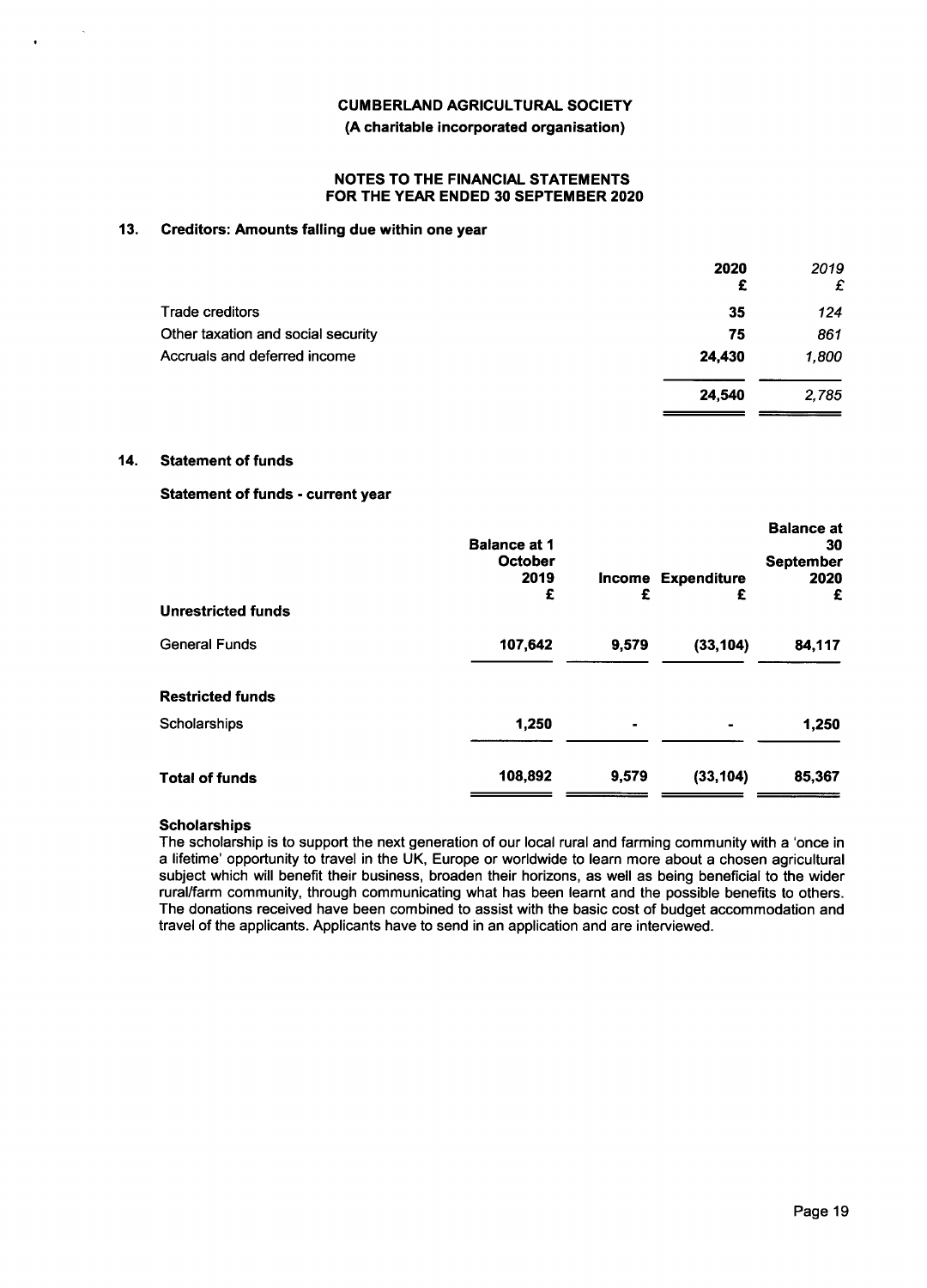**(A charitable incorporated organisation)**

## **NOTES TO THE FINANCIAL STATEMENTS FOR THE YEAR ENDED 30 SEPTEMBER 2020**

# **14. Statement of funds (continued)**

# **Statement of funds − prior year**

| <b>Unrestricted funds</b>               | <i><b>Income</b></i><br>£ | Expenditure<br>£ | <b>Balance</b> at<br>30<br>September<br>2019<br>£ |
|-----------------------------------------|---------------------------|------------------|---------------------------------------------------|
| <b>General Funds</b>                    | 237,990                   | (130, 348)       | 107,642                                           |
| <b>Restricted funds</b><br>Scholarships | 1,250                     |                  | 1,250                                             |
| <b>Total of funds</b>                   | 239,240                   | (130, 348)       | 108,892                                           |

## **15. Summary of funds**

# **Summary of funds − current year**

| <b>Balance at 1</b><br>October<br>2019<br>£ | £              | <b>Expenditure</b><br>£ | <b>Balance at</b><br>30<br><b>September</b><br>2020<br>£ |
|---------------------------------------------|----------------|-------------------------|----------------------------------------------------------|
| 107,642                                     | 9,579          | (33, 104)               | 84,117                                                   |
| 1,250                                       | $\blacksquare$ | ۰                       | 1,250                                                    |
| 108,892                                     | 9,579          | (33, 104)               | 85,367                                                   |
|                                             |                |                         | Income                                                   |

# **Summary of funds − prior year**

|                         |             |                       | <b>Balance</b> at<br>30<br>September |
|-------------------------|-------------|-----------------------|--------------------------------------|
|                         | Income<br>£ | Expenditure<br>£      | 2019<br>£                            |
| General funds           | 237,990     | (130, 348)            | 107,642                              |
| <b>Restricted funds</b> | 1,250       | $\tilde{\phantom{a}}$ | 1,250                                |
|                         | 239,240     | (130, 348)            | 108,892                              |